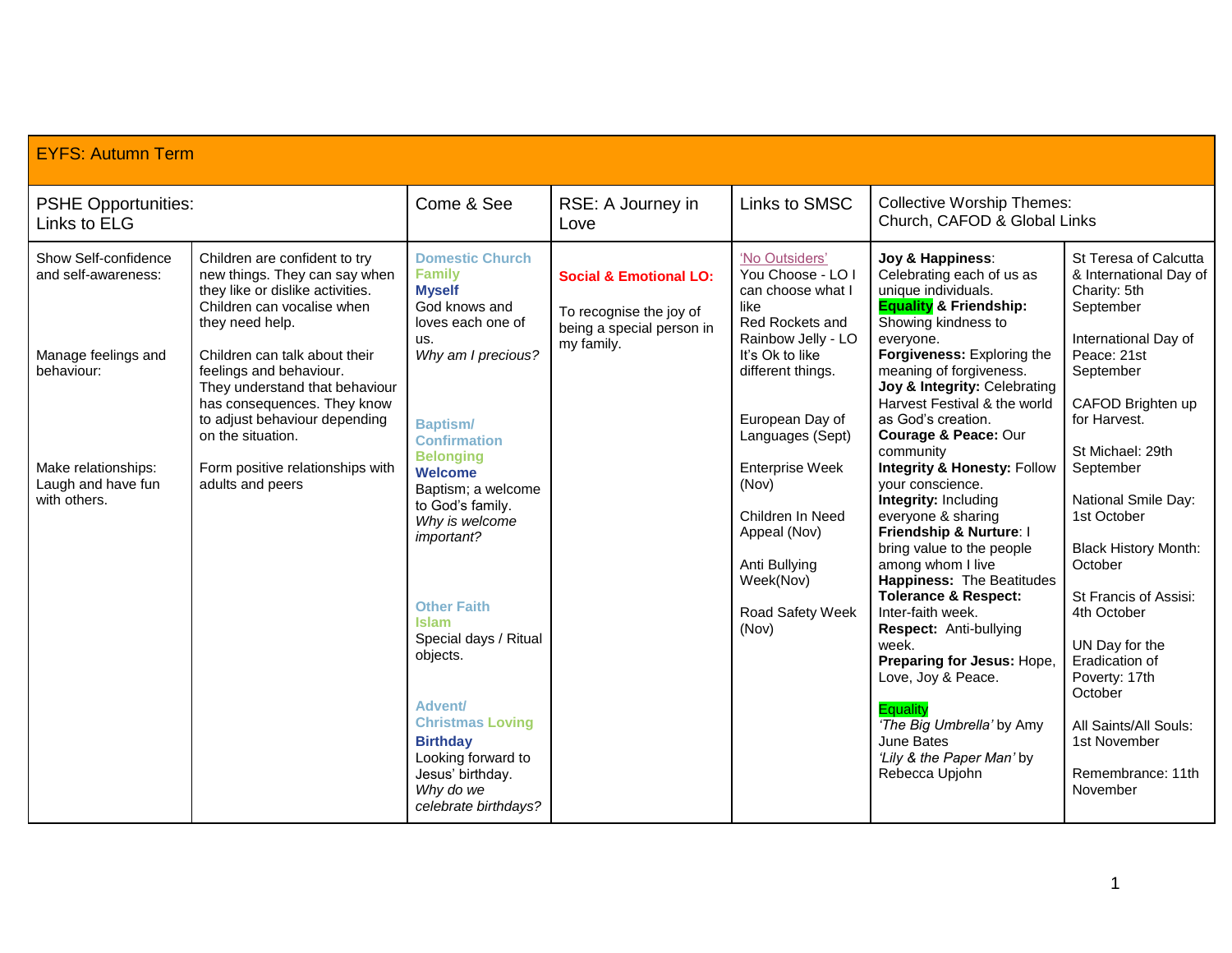| <b>EYFS: Spring Term</b>                                                                                                                                                                         |                                                                                                                                                                                                                                                                                                                                                                                                                                                                                       |                                                                                                                                                                                                                                                                                                                                                                                                                                                        |                                                                              |                                                                                                                                                                                                                                                                                                                                                                                                                                                                                                                                                                                                |                                                                                                                                                                                                                                                                                                                                                                                                                                                                                                                                                                                                                       |                                                                                                                                                                                                                                                                                                                                                                                                                                                              |
|--------------------------------------------------------------------------------------------------------------------------------------------------------------------------------------------------|---------------------------------------------------------------------------------------------------------------------------------------------------------------------------------------------------------------------------------------------------------------------------------------------------------------------------------------------------------------------------------------------------------------------------------------------------------------------------------------|--------------------------------------------------------------------------------------------------------------------------------------------------------------------------------------------------------------------------------------------------------------------------------------------------------------------------------------------------------------------------------------------------------------------------------------------------------|------------------------------------------------------------------------------|------------------------------------------------------------------------------------------------------------------------------------------------------------------------------------------------------------------------------------------------------------------------------------------------------------------------------------------------------------------------------------------------------------------------------------------------------------------------------------------------------------------------------------------------------------------------------------------------|-----------------------------------------------------------------------------------------------------------------------------------------------------------------------------------------------------------------------------------------------------------------------------------------------------------------------------------------------------------------------------------------------------------------------------------------------------------------------------------------------------------------------------------------------------------------------------------------------------------------------|--------------------------------------------------------------------------------------------------------------------------------------------------------------------------------------------------------------------------------------------------------------------------------------------------------------------------------------------------------------------------------------------------------------------------------------------------------------|
| <b>PSHE Opportunities:</b><br>Links to ELG                                                                                                                                                       |                                                                                                                                                                                                                                                                                                                                                                                                                                                                                       | <b>Come &amp; See</b>                                                                                                                                                                                                                                                                                                                                                                                                                                  | RSE: A Journey in Love                                                       | Links to SMSC                                                                                                                                                                                                                                                                                                                                                                                                                                                                                                                                                                                  | <b>Collective Worship Themes:</b><br>Church, CAFOD & Global Links                                                                                                                                                                                                                                                                                                                                                                                                                                                                                                                                                     |                                                                                                                                                                                                                                                                                                                                                                                                                                                              |
| Show self-confidence<br>and self-awareness<br>and know and<br>appreciate the<br>importance of<br>independence and<br>responsibility.<br>Manage feelings and<br>behaviour:<br>Make relationships: | Build confidence to speak in a<br>familiar group.<br>Use their own ideas to choose<br>resources for activities<br>Manage and talk about feelings<br>and behaviour<br>Children play cooperatively<br>with each other, taking turns,<br>listening to each other and<br>showing sensitivity to others'<br>feelings.<br>Adapt to change.<br>Know what to do if they are<br>hurt or see anyone else being<br>hurt.<br>To stand up for themselves<br>without hurting others.<br>To be fair. | Local<br><b>Church</b><br><b>Community:</b><br><b>Celebrating</b><br>People<br>celebrate in<br>Church.<br>What & why<br>do people<br>celebrate?<br><b>Eucharist</b><br><b>Relating:</b><br><b>Gathering</b><br>The parish<br>family gathers<br>to celebrate<br>the Eucharist.<br>Why do<br>people gather<br>together?<br><b>Lent/Easter</b><br><b>Givina:</b><br><b>Growing</b><br>Looking<br>forward to<br>Easter.<br>How & why<br>do things<br>grow? | <b>Physical LO:</b><br>To recognise that we are all<br>different and unique. | 'No Outsiders'<br>Hello Hello - LO I know in<br>my class we are not all the<br>same/I know we are<br>different. I know I can<br>make friends with different<br>people/I know how to<br>make friends.<br>The Family Book - LO I<br>know who is in my family/l<br>know all families are<br>different.<br>Young Carers Week(Jan)<br>Children's Mental Health<br>Week(Feb)<br>Safer Internet Day (Feb)<br><b>International Mother</b><br>Language Day (Feb)<br>Chinese New Year (Feb)<br>Random Acts Of Kindness<br>(Feb)<br>Red Nose Day (March)<br>St. Patrick's Day (Mar)<br>Mother's Day (Mar) | Integrity &<br>Honesty: New<br>beginnings &<br>resolutions.<br><b>Diversity &amp;</b><br><b>Respect:</b><br>Showing respect<br>for other faiths.<br><b>Equality: Martin</b><br>Luther King.<br>Forgiveness &<br>Respect: Love<br>thy neighbour<br>Courage &<br><b>Aspirations:</b><br>Children's Mental<br>Health Week.<br>Friendship &<br><b>Nurture:</b><br>Forming good<br>friendships.<br><b>Integrity: Doing</b><br>the right thing for<br>others.<br>Courage:<br>Women of the<br><b>Bible</b><br><b>Aspirations:</b><br>Inspirational<br>women.<br>Lent & Easter:<br>Passion of Christ<br>& His<br>Resurrection | Epiphany of the Lord:<br>6th January<br>World Religion<br>Sunday: January<br>MLK Day: January<br>Conversion of St Paul:<br>25th January<br><b>Holcaust Memorial</b><br>Day: 27th January<br>Presentation of the<br>Lord: 2nd February<br>Our Lady of Lourdes:<br>11th January<br>Fairtrade Fortnight:<br>22nd February-7th<br>March<br><b>CAFOD Fairtrade</b><br>Assembly<br>Women's History<br>Month & Int. Women's<br>Day: March<br>St Patrick: 17th March |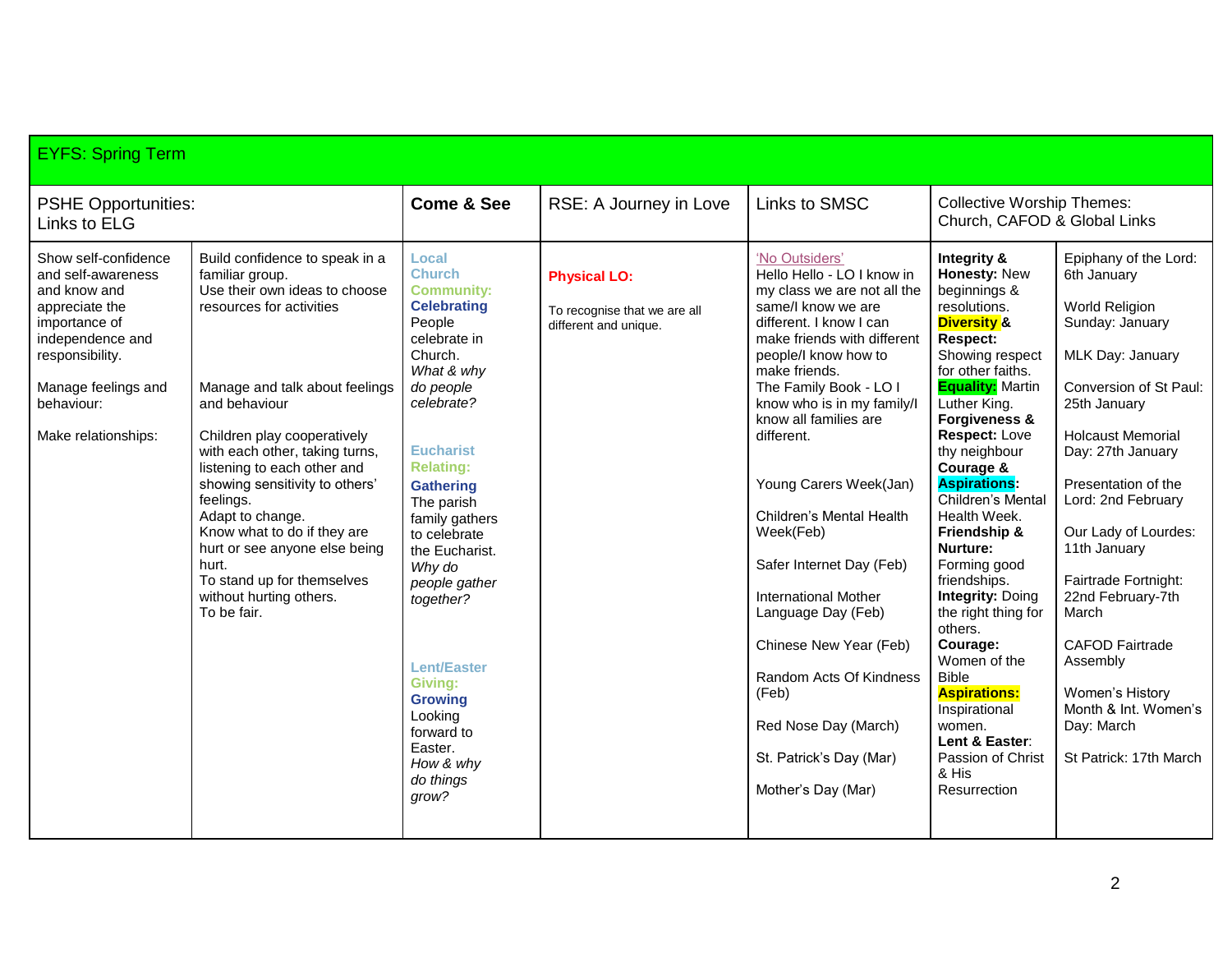| <b>EYFS: Summer Term</b>                                                                                |                                                                                                                                                                                                                                                                                                                                                                                                                                                                                                                                                                               |                                                                                                                                                                                                                                                                                                                                                                             |                                                                                            |                                                                                                                                                                                                                                                                                                                                                                                                                                         |                                                                                                                                                                                                                                                                                                                                                                                                                                                                                                                                                                                                                                      |                                                                                                                                                                                                                                                                                                                                                                                                 |
|---------------------------------------------------------------------------------------------------------|-------------------------------------------------------------------------------------------------------------------------------------------------------------------------------------------------------------------------------------------------------------------------------------------------------------------------------------------------------------------------------------------------------------------------------------------------------------------------------------------------------------------------------------------------------------------------------|-----------------------------------------------------------------------------------------------------------------------------------------------------------------------------------------------------------------------------------------------------------------------------------------------------------------------------------------------------------------------------|--------------------------------------------------------------------------------------------|-----------------------------------------------------------------------------------------------------------------------------------------------------------------------------------------------------------------------------------------------------------------------------------------------------------------------------------------------------------------------------------------------------------------------------------------|--------------------------------------------------------------------------------------------------------------------------------------------------------------------------------------------------------------------------------------------------------------------------------------------------------------------------------------------------------------------------------------------------------------------------------------------------------------------------------------------------------------------------------------------------------------------------------------------------------------------------------------|-------------------------------------------------------------------------------------------------------------------------------------------------------------------------------------------------------------------------------------------------------------------------------------------------------------------------------------------------------------------------------------------------|
| <b>PSHE Opportunities:</b><br>Links to ELG                                                              |                                                                                                                                                                                                                                                                                                                                                                                                                                                                                                                                                                               | Come & See                                                                                                                                                                                                                                                                                                                                                                  | RSE: A Journey in Love                                                                     | Links to SMSC                                                                                                                                                                                                                                                                                                                                                                                                                           | <b>Collective Worship Themes:</b><br>Church, CAFOD & Global Links                                                                                                                                                                                                                                                                                                                                                                                                                                                                                                                                                                    |                                                                                                                                                                                                                                                                                                                                                                                                 |
| Show Self-confidence<br>and self-awareness:<br>Manage feelings and<br>behaviour:<br>Make relationships: | Try new activities and give an<br>opinion. Speak about opinions in<br>a familiar group<br>Talk with confidence about<br>thoughts and feelings,<br>Acknowledge behaviour and<br>consequences of actions.<br>Understand rules in different<br>situations and adapt behaviours<br>and to changes in routine.<br>Understand transition and how<br>things will change going into a<br>new year group.<br>Build positive relationships with<br>adults and children through turn<br>taking, cooperation and showing<br>sensitivity to the needs,<br>thoughts and feelings of others. | <b>Pentecost</b><br><b>Serving</b><br><b>Good News</b><br>Passing on the<br>Good news of<br>Jesus.<br>What is good<br>news?<br><b>Other Faith</b><br><b>Judaism</b><br>Special days /<br>Ritual objects.<br><b>Reconciliation</b><br>Inter-<br>relating<br><b>Friends</b><br>Friends of<br>Jesus.<br>Is it good<br>to have<br>friends?<br><b>Universal</b><br><b>Church</b> | <b>Spiritual LO:</b><br>To celebrate the joy of being a<br>special person in God's family. | 'No Outsiders'<br>Mummy, Mama and<br>Me - LO I know the<br>people in my family<br>are special/I can tell<br>you who loves me.<br>Blue Chameleon - I<br>know everyone is<br>different in my class/l<br>can make friends with<br>anyone.<br>St.George's Day<br>(Apr)<br>Rule of Law (May)<br>Eid ul-fitr: 13th May<br>Father's Day (Jun)<br>Child Safety Week<br>(Jun)<br>Aspire & Achieve<br>Week (June)<br>Children's Art Week<br>(Jun) | Joy & Happiness: Be<br>Health, Be Happy!<br><b>Creativity: UN</b><br>Creativity & Innovation<br>Day.<br><b>Aspirations: Famous</b><br>Liverpudlians<br>Democracy & Peace.<br><b>Equality</b> Families<br>come in all shapes &<br>sizes<br>Our Lady: The Rosary<br><b>Diversity</b><br>Respect: Looking<br>after our world<br>Friendship &<br><b>Nurture:</b> Autism<br>Awareness<br><b>Aspirations: Aspire &amp;</b><br>Achieve Week<br><b>CAFOD:</b> God's global<br>family<br><b>Aspirations:</b> Looking<br>forward to next year<br>Friendship:<br>International Day of<br>Friendship<br>Joy & Happiness:<br>Celebrating the year | <b>UN Creativity &amp;</b><br>Innovation Da: 21st<br>April<br>St George: 23rd April<br>Ascension: 13th May<br>International Day of<br>Families: 15th May<br>Pentecost: 23rd May<br><b>Blessed Virgin Mary:</b><br>24th May<br>Holy Trinity: 30th<br>May<br>Corpus Christi: 6th<br>June<br><b>World Oceans</b><br>Day:8th June<br><b>Autistic Pride</b><br>Day:18th June<br>International Day of |
|                                                                                                         |                                                                                                                                                                                                                                                                                                                                                                                                                                                                                                                                                                               | <b>World</b><br><b>Our world</b><br>God's wonderful<br>world.<br>What makes our<br>world so                                                                                                                                                                                                                                                                                 |                                                                                            | Diversity Week (Jun)                                                                                                                                                                                                                                                                                                                                                                                                                    |                                                                                                                                                                                                                                                                                                                                                                                                                                                                                                                                                                                                                                      | Friendship: 30th July                                                                                                                                                                                                                                                                                                                                                                           |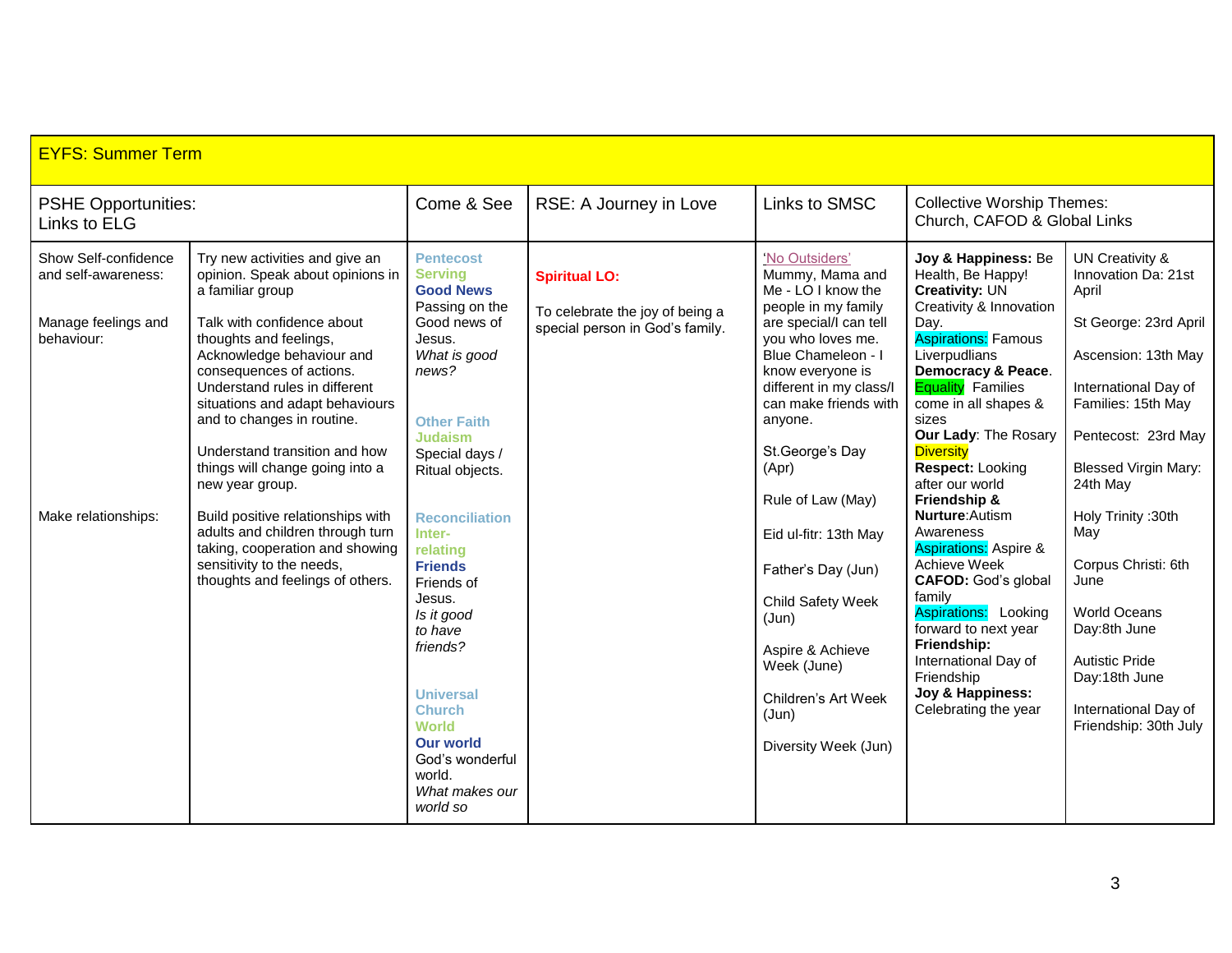|  |  |  | wonderful? |  |  |  |  |
|--|--|--|------------|--|--|--|--|
|--|--|--|------------|--|--|--|--|

| <b>Year 1: Autumn Term</b>                                                                                                                              |                                                                                                                                                                                                                                                                                                               |                                                                                                                                                                                            |                                                                                          |                                                                                                                                                                                                         |                                                                                                                                                                                                                                                                                                                             |                                                                                                                                                                                         |
|---------------------------------------------------------------------------------------------------------------------------------------------------------|---------------------------------------------------------------------------------------------------------------------------------------------------------------------------------------------------------------------------------------------------------------------------------------------------------------|--------------------------------------------------------------------------------------------------------------------------------------------------------------------------------------------|------------------------------------------------------------------------------------------|---------------------------------------------------------------------------------------------------------------------------------------------------------------------------------------------------------|-----------------------------------------------------------------------------------------------------------------------------------------------------------------------------------------------------------------------------------------------------------------------------------------------------------------------------|-----------------------------------------------------------------------------------------------------------------------------------------------------------------------------------------|
| <b>PSHE Opportunities:</b><br>Children will be able to:                                                                                                 |                                                                                                                                                                                                                                                                                                               | Come & See                                                                                                                                                                                 | RSE: A Journey in<br>Love                                                                | Links to SMSC                                                                                                                                                                                           | <b>Collective Worship Themes:</b><br>Church, CAFOD & Global Links                                                                                                                                                                                                                                                           |                                                                                                                                                                                         |
| Health and wellbeing<br>and our lives:<br>Learn about people<br>who look after them;<br>family, teachers, etc<br>and who they can<br>speak to for help. | Children understand that they<br>can explore the world through<br>their senses.<br>Children make simple choices for<br>themselves.<br>Children are aware of basic<br>personal hygiene and how to<br>maintain it.<br>Children are aware of the timeline<br>of a human life and the changes<br>that take place. | <b>Domestic Church</b><br><b>Family</b><br><b>Families</b><br>God's love<br>and care for<br>every family.<br>Why do we<br>have family &<br>who is my<br>family?                            | <b>Social and Emotional</b><br>LO:<br>To recognise the signs I<br>am loved in my family. | 'No Outsiders'<br>Elmer - LO I like the<br>way I am.<br>Going To The Volcano<br>- LO I know we are<br>different/I know we<br>can play together/I<br>can join in<br>International Day of<br>Peace (Sept) | Joy & Happiness:<br>Celebrating each of us as<br>unique individuals.<br><b>Equality &amp; Friendship:</b><br>Showing kindness to<br>everyone.<br><b>Forgiveness:</b> Exploring the<br>meaning of forgiveness.<br>Joy & Integrity: Celebrating<br>Harvest Festival & the world<br>as God's creation.<br>Courage & Peace: Our | St Teresa of<br>Calcutta &<br>International Day of<br>Charity: 5th<br>September<br>International Day of<br>Peace: 21st<br>September<br>CAFOD Brighten up<br>for Harvest.                |
| Relationships:                                                                                                                                          | Build and maintain positive<br>relationships with adults and<br>peers.<br>Understand that we are all part of<br>different communities and we live<br>in a society: home, school,<br>parish, global                                                                                                            | <b>Baptism/</b><br><b>Confirmation</b><br><b>Belonging</b><br><b>Belonging</b><br>Baptism an<br>invitation to belong<br>to God's family.                                                   |                                                                                          | European Day of<br>Languages (Sept)<br>Remembrance<br>Sunday/Armistice Day<br>(Nov)                                                                                                                     | community<br><b>Integrity &amp; Honesty: Follow</b><br>your conscience.<br>Integrity: Including everyone<br>& sharing<br>Friendship & Nurture: I<br>bring value to the people                                                                                                                                               | St Michael: 29th<br>September<br><b>National Smile Day:</b><br>1st October                                                                                                              |
| The Wider World:                                                                                                                                        | Experience a sense of belonging<br>within a range of communities:<br>school, local and global.                                                                                                                                                                                                                | What does it mean<br>to belong?<br><b>Other Faith</b><br><b>Hinduism</b><br><b>Stories</b><br><b>Advent/ Christmas</b><br>Loving<br><b>Waiting</b><br>Advent: A time to<br>look forward to |                                                                                          | <b>Enterprise Week</b><br>(Nov)<br>Children In Need<br>Appeal (Nov)<br>Anti Bullying Week<br>(Nov)<br>Road Safety Week<br>(Nov)<br>e-Cadet online safety                                                | among whom I live<br><b>Happiness: The Beatitudes</b><br>Tolerance & Respect: Inter-<br>faith week.<br>Respect: Anti-bullying week.<br>Preparing for Jesus: Hope,<br>Love, Joy & Peace.<br><b>Equality</b><br>'The Big Umbrella' by Amy<br>June Bates<br>'Lily & the Paper Man' by<br>Rebecca Upjohn                        | <b>Black History</b><br>Month: October<br>St Francis of Assisi:<br>4th October<br>UN Day for the<br>Eradication of<br>Poverty: 17th<br>October<br>All Saints/All Souls:<br>1st November |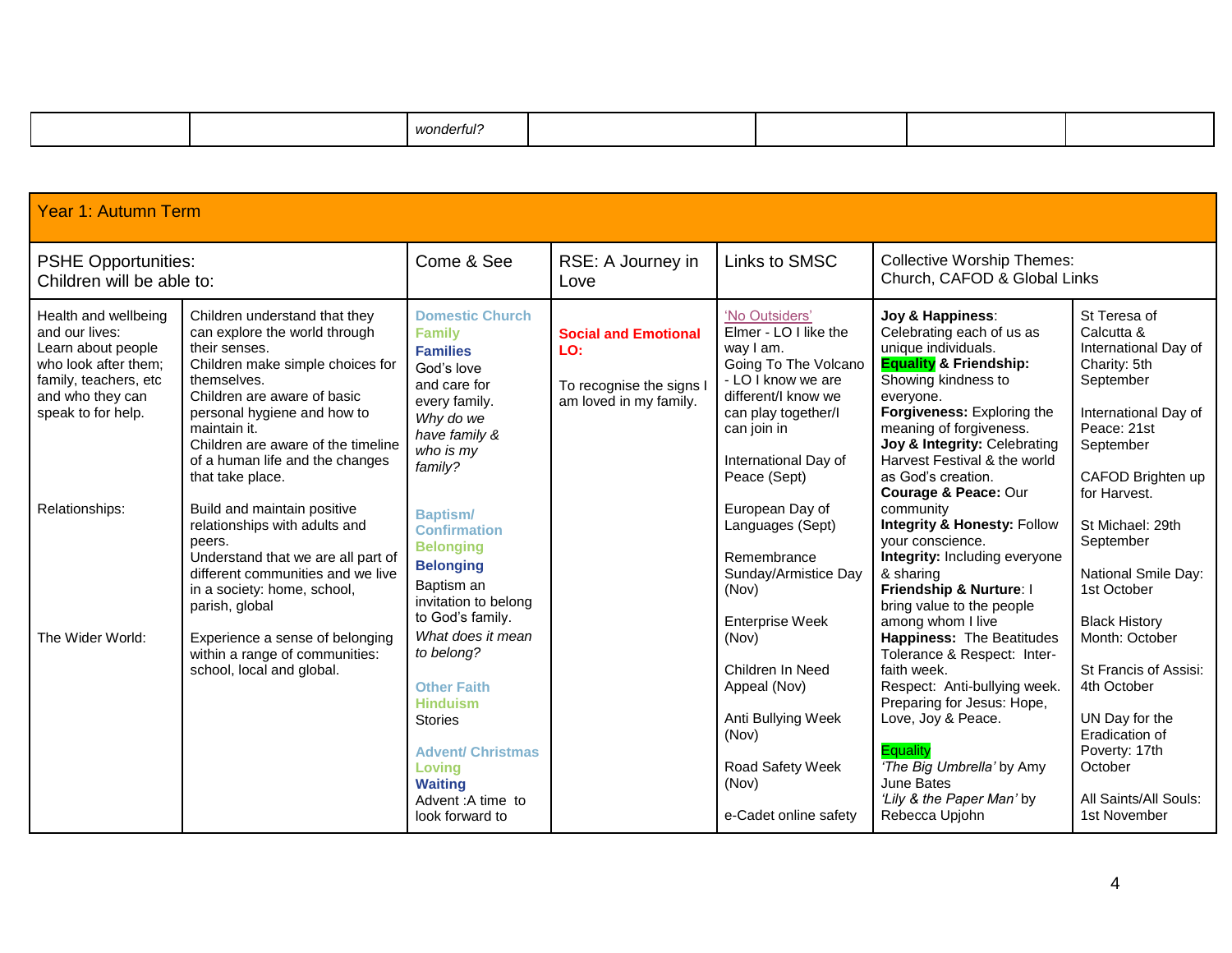|                                                                                                                                                                                                                                                                                                                                                                                                                                            |                                                                                                                                                                                                                                                                                                                                                                                                                                                                                                                                              | Christmas.<br>Is waiting always<br>difficult?                                                                                                                                                                                                                                                                                                                                                        |                                                                                          | tasks                                                                                                                                                                                                                                                                                                                                                                                                                                                  |                                                                                                                                                                                                                                                                                                                                                                                                                                                                                                                                                                                                          | Remembrance: 11th<br>November                                                                                                                                                                                                                                                                                                                                                                                                   |  |  |
|--------------------------------------------------------------------------------------------------------------------------------------------------------------------------------------------------------------------------------------------------------------------------------------------------------------------------------------------------------------------------------------------------------------------------------------------|----------------------------------------------------------------------------------------------------------------------------------------------------------------------------------------------------------------------------------------------------------------------------------------------------------------------------------------------------------------------------------------------------------------------------------------------------------------------------------------------------------------------------------------------|------------------------------------------------------------------------------------------------------------------------------------------------------------------------------------------------------------------------------------------------------------------------------------------------------------------------------------------------------------------------------------------------------|------------------------------------------------------------------------------------------|--------------------------------------------------------------------------------------------------------------------------------------------------------------------------------------------------------------------------------------------------------------------------------------------------------------------------------------------------------------------------------------------------------------------------------------------------------|----------------------------------------------------------------------------------------------------------------------------------------------------------------------------------------------------------------------------------------------------------------------------------------------------------------------------------------------------------------------------------------------------------------------------------------------------------------------------------------------------------------------------------------------------------------------------------------------------------|---------------------------------------------------------------------------------------------------------------------------------------------------------------------------------------------------------------------------------------------------------------------------------------------------------------------------------------------------------------------------------------------------------------------------------|--|--|
|                                                                                                                                                                                                                                                                                                                                                                                                                                            | <b>Year 1: Spring Term</b>                                                                                                                                                                                                                                                                                                                                                                                                                                                                                                                   |                                                                                                                                                                                                                                                                                                                                                                                                      |                                                                                          |                                                                                                                                                                                                                                                                                                                                                                                                                                                        |                                                                                                                                                                                                                                                                                                                                                                                                                                                                                                                                                                                                          |                                                                                                                                                                                                                                                                                                                                                                                                                                 |  |  |
| <b>PSHE Opportunities:</b><br>Children will be able to:                                                                                                                                                                                                                                                                                                                                                                                    |                                                                                                                                                                                                                                                                                                                                                                                                                                                                                                                                              | Come & See                                                                                                                                                                                                                                                                                                                                                                                           | RSE: A Journey in<br>Love                                                                | Links to SMSC                                                                                                                                                                                                                                                                                                                                                                                                                                          | <b>Collective Worship Themes:</b><br>Church, CAFOD & Global Links                                                                                                                                                                                                                                                                                                                                                                                                                                                                                                                                        |                                                                                                                                                                                                                                                                                                                                                                                                                                 |  |  |
| Health and<br>wellbeing:<br>Children to know the<br>rules for keeping<br>physically and<br>emotionally safe<br>(including online<br>safety).<br>Relationships:<br>Turn taking, sharing,<br>recognising<br>ownership of<br>physical items and<br>own actions<br>The Wider World:<br>Understand that<br>they are part of the<br>wider community<br>and learn that<br>people and other<br>living things have<br>needs and<br>responsibilities | Learn about rules that are made to<br>keep us safe.<br>Know how to make simple choices<br>which improve their health and<br>well-being - difference between<br>'good' and 'not so good' choices.<br>To recognise own and others<br>feelings and respond to them.<br>Mutual respect and tolerance.<br>Understanding that people have<br>different thoughts and feelings<br>Experience a sense of belonging<br>within a range of communities,<br>including the local Eucharistic<br>Community and play an active role<br>as members of society | <b>Local Church</b><br><b>Community</b><br><b>Special</b><br>people<br>People in the<br>parish family.<br>What makes a<br>person<br>special?<br><b>Eucharist</b><br><b>Relating</b><br><b>Meals</b><br>Mass; Jesus'<br>special meal.<br>What makes some<br>meals special?<br><b>Lent/Easter</b><br><b>Giving</b><br><b>Change</b><br>Lent a time for<br>change.<br>How & why do<br>things<br>change? | <b>Physical LO:</b><br>To recognise how I am<br>cared for and kept safe in<br>my family. | 'No Outsiders'<br>Want To Play Trucks? -<br>LO - To find ways to play<br>together.<br>Hair, It's a Family Affair -<br>LO Proud to be me.<br>Young Carers Week<br>(Jan)<br>Children's Mental Health<br>Week(Feb)<br>Safer Internet Day (Feb)<br><b>International Mother</b><br>Language Day (Feb)<br>Chinese New Year (Feb)<br>Random Acts Of<br>Kindness (Feb)<br>Fair Trade Fortnight<br>(Feb/Mar)<br>Red Nose Day (March)<br>St. Patrick's Day (Mar) | <b>Integrity &amp; Honesty:</b><br>New beginnings &<br>resolutions.<br><b>Diversity &amp; Respect:</b><br>Showing respect for<br>other faiths.<br><b>Equality: Martin</b><br>Luther King.<br><b>Forgiveness &amp;</b><br><b>Respect:</b> Love thy<br>neighbour<br>Courage &<br><b>Aspirations:</b><br>Children's Mental<br>Health Week.<br>Friendship &<br>Nurture: Forming<br>good friendships.<br>Integrity: Doing the<br>right thing for others.<br>Courage: Women of<br>the Bible<br><b>Aspirations:</b><br>Inspirational women.<br>Lent & Easter:<br>Passion of Christ &<br><b>His Resurrection</b> | Epiphany of the<br>Lord: 6th January<br>World Religion<br>Sunday: January<br>MLK Day: January<br>Conversion of St<br>Paul: 25th January<br><b>Holcaust Memorial</b><br>Day: 27th January<br>Presentation of the<br>Lord: 2nd February<br>Our Lady of<br>Lourdes: 11th<br>January<br>Fairtrade Fortnight:<br>22nd February-7th<br>March<br><b>CAFOD Fairtrade</b><br>Assembly<br>Women's History<br>Month & Int.<br>Women's Day: |  |  |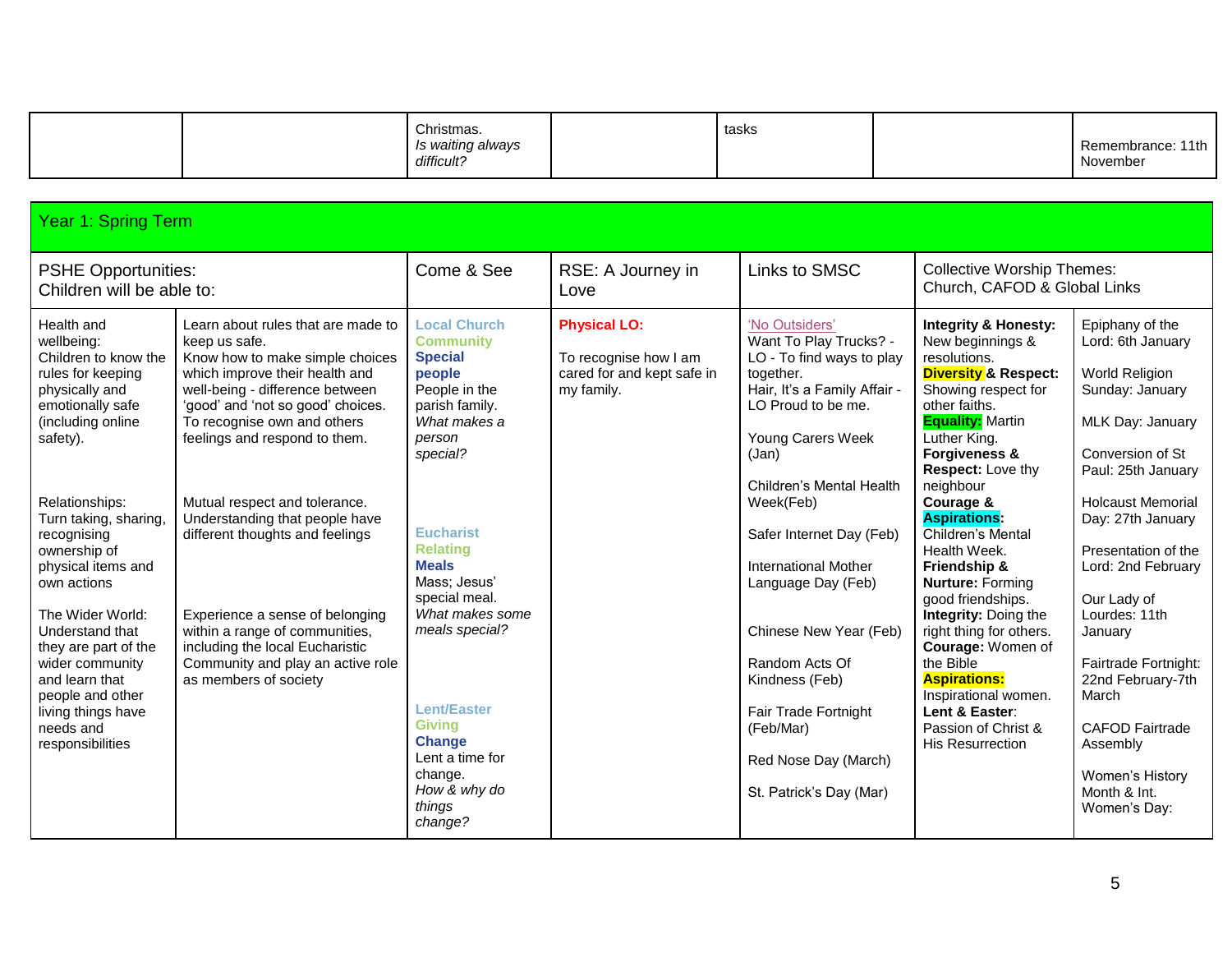|  |  | Mother's Day (Mar)<br>e-Cadet online safety | March                     |
|--|--|---------------------------------------------|---------------------------|
|  |  | tasks                                       | St Patrick: 17th<br>March |

| <b>Year 1: Summer Term</b>                                                                                                                                           |                                                                                                                                                                                                                                                                                                                                                                                                                                                                                                                                                                                                                   |                                                                                                                                                                                                                                                                                                                                                                                                |                                                                          |                                                                                                                                                                                                                                                                                                                                                                     |                                                                                                                                                                                                                                                                                                                                                                                                                                                                                                                                                                                              |                                                                                                                                                                                                                                                                                                                             |
|----------------------------------------------------------------------------------------------------------------------------------------------------------------------|-------------------------------------------------------------------------------------------------------------------------------------------------------------------------------------------------------------------------------------------------------------------------------------------------------------------------------------------------------------------------------------------------------------------------------------------------------------------------------------------------------------------------------------------------------------------------------------------------------------------|------------------------------------------------------------------------------------------------------------------------------------------------------------------------------------------------------------------------------------------------------------------------------------------------------------------------------------------------------------------------------------------------|--------------------------------------------------------------------------|---------------------------------------------------------------------------------------------------------------------------------------------------------------------------------------------------------------------------------------------------------------------------------------------------------------------------------------------------------------------|----------------------------------------------------------------------------------------------------------------------------------------------------------------------------------------------------------------------------------------------------------------------------------------------------------------------------------------------------------------------------------------------------------------------------------------------------------------------------------------------------------------------------------------------------------------------------------------------|-----------------------------------------------------------------------------------------------------------------------------------------------------------------------------------------------------------------------------------------------------------------------------------------------------------------------------|
| <b>PSHE Opportunities:</b><br>Children will be able to:                                                                                                              |                                                                                                                                                                                                                                                                                                                                                                                                                                                                                                                                                                                                                   | Come & See                                                                                                                                                                                                                                                                                                                                                                                     | RSE: A Journey in<br>Love                                                | Links to SMSC                                                                                                                                                                                                                                                                                                                                                       | <b>Collective Worship Themes:</b><br>Church, CAFOD & Global Links                                                                                                                                                                                                                                                                                                                                                                                                                                                                                                                            |                                                                                                                                                                                                                                                                                                                             |
| Health and<br>wellbeing:<br>Communicating<br>feelings and<br>recognising own<br>and others'<br>feelings and how<br>to respond.<br>Relationships:<br>The Wider World: | Identify strate<br>gies to listen, play and learn.<br>Recognise what makes something<br>fair or unfair.<br>Learn about 'good' and 'not so good'<br>feelings and how to communicate<br>and manage them.<br>Understand transition and how<br>things will change going into a new<br>year group.<br>Respond to the thoughts, feelings<br>and actions of others.<br>Learn that people's bodies and<br>feelings can be hurt.<br>Become aware of a variety of<br>cultures in society.<br>Respect similarities and differences<br>in cultures.<br>What improves/harms the local<br>environment and how to look after it. | <b>Pentecost</b><br><b>Serving</b><br><b>Holidays &amp;</b><br><b>Holy Days</b><br>Pentecost:<br>feast of the<br>Holy Spirit.<br>Do we need<br>holidays &<br>holy days?<br><b>Other Faith</b><br><b>Judaism</b><br><b>Stories</b><br>Reconciliation<br>Inter-relating<br><b>Being Sorry</b><br>God helps us to<br>choose well:<br>Sacrament of<br>Reconciliation<br>Why should<br>we be sorry? | <b>Spiritual LO:</b><br>To celebrate ways God<br>loves and cares for us. | 'No Outsiders'<br>My World., Your World<br>- LO I share the world<br>with lots of people.<br>Errol's Garden - LO To<br>work together<br>St.George's Day (Apr)<br>Father's Day (Jun)<br>Refuge Week (Jun)<br>Child Safety Week<br>(Jun)<br>Aspire & Achieve Week<br>(June)<br>Children's Art Week<br>(Jun)<br>Diversity Week (Jun)<br>e-Cadet online safety<br>tasks | Joy & Happiness: Be<br>Health, Be Happy!<br><b>Creativity: UN</b><br>Creativity & Innovation<br>Day.<br><b>Aspirations: Famous</b><br>Liverpudlians<br><b>Democracy &amp; Peace.</b><br><b>Equality</b> Families<br>come in all shapes &<br>sizes<br>Our Lady: The Rosary<br><b>Diversity</b><br>Respect: Looking<br>after our world<br>Friendship &<br><b>Nurture:</b> Autism<br>Awareness<br><b>Aspirations: Aspire &amp;</b><br>Achieve Week<br><b>CAFOD: God's global</b><br>family<br>Aspirations: Looking<br>forward to next year<br>Friendship:<br>International Day of<br>Friendship | UN Creativity &<br>Innovation Da: 21st<br>April<br>St George: 23rd<br>April<br>Ascension: 13th<br>May<br>International Day of<br>Families: 15th May<br>Pentecost: 23rd<br>May<br><b>Blessed Virgin</b><br>Mary: 24th May<br>Holy Trinity: 30th<br>May<br>Corpus Christi: 6th<br>June<br><b>World Oceans</b><br>Day:8th June |
|                                                                                                                                                                      |                                                                                                                                                                                                                                                                                                                                                                                                                                                                                                                                                                                                                   | <b>Universal Church</b><br><b>World</b>                                                                                                                                                                                                                                                                                                                                                        |                                                                          |                                                                                                                                                                                                                                                                                                                                                                     | Joy & Happiness:<br>Celebrating the year                                                                                                                                                                                                                                                                                                                                                                                                                                                                                                                                                     | <b>Autistic Pride</b><br>Day:18th June                                                                                                                                                                                                                                                                                      |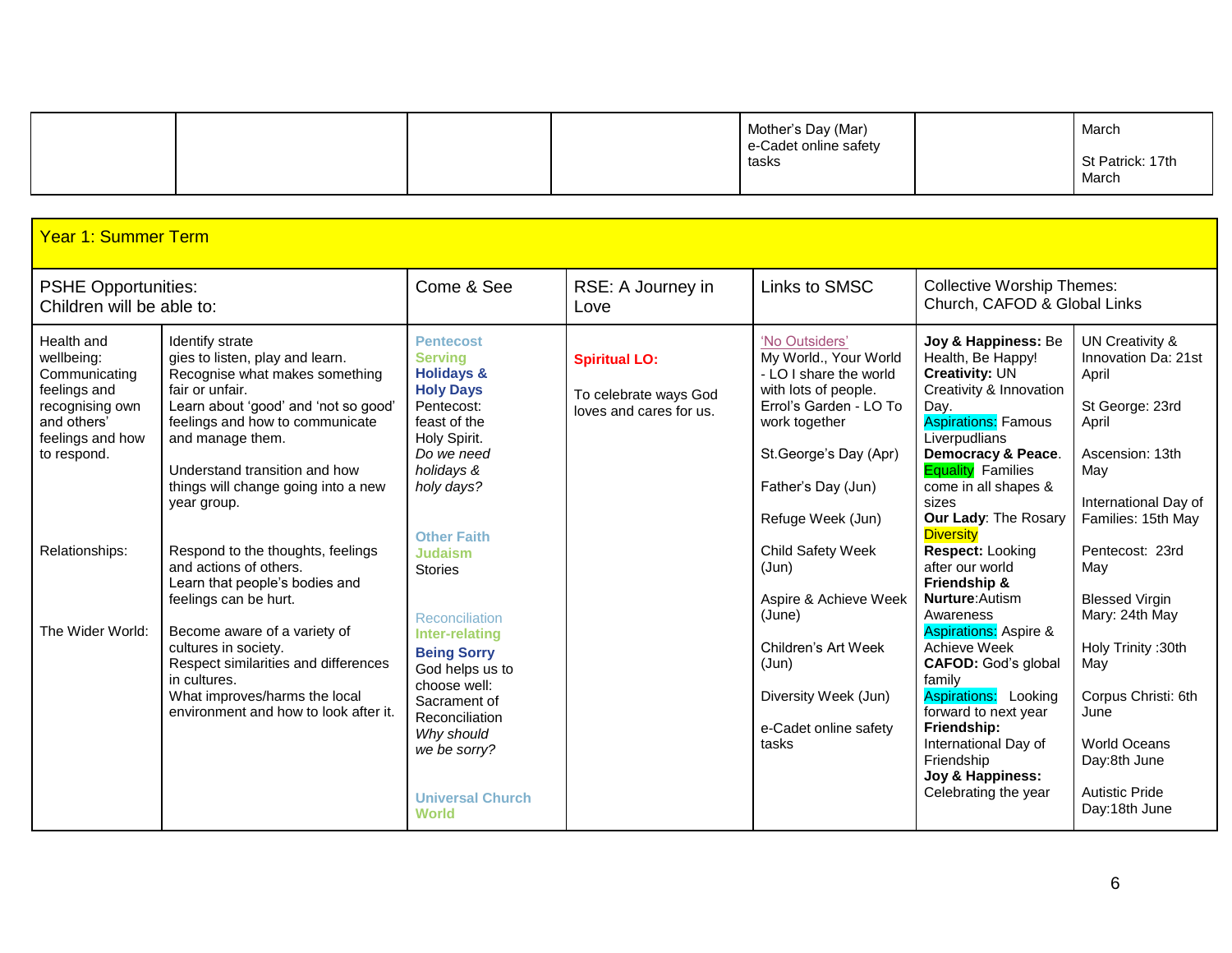| Friendship: 30th<br>share God's<br>world.<br>July<br>Who is my<br>neighbour? |
|------------------------------------------------------------------------------|
|------------------------------------------------------------------------------|

| <b>Year 2: Autumn Term</b>                                                                                                                              |                                                                                                                                                                                                                                                                                                                                                                                                                               |                                                                                                                                                                                                                                                     |                                                                                                                     |                                                                                                                                                                                                                                                                    |                                                                                                                                                                                                                                                                                                                                                                                                                     |                                                                                                                                                                                                                                          |
|---------------------------------------------------------------------------------------------------------------------------------------------------------|-------------------------------------------------------------------------------------------------------------------------------------------------------------------------------------------------------------------------------------------------------------------------------------------------------------------------------------------------------------------------------------------------------------------------------|-----------------------------------------------------------------------------------------------------------------------------------------------------------------------------------------------------------------------------------------------------|---------------------------------------------------------------------------------------------------------------------|--------------------------------------------------------------------------------------------------------------------------------------------------------------------------------------------------------------------------------------------------------------------|---------------------------------------------------------------------------------------------------------------------------------------------------------------------------------------------------------------------------------------------------------------------------------------------------------------------------------------------------------------------------------------------------------------------|------------------------------------------------------------------------------------------------------------------------------------------------------------------------------------------------------------------------------------------|
| <b>PSHE Opportunities:</b><br>Children will be able to:                                                                                                 |                                                                                                                                                                                                                                                                                                                                                                                                                               | Come & See                                                                                                                                                                                                                                          | RSE: A Journey in<br>Love                                                                                           | Links to SMSC                                                                                                                                                                                                                                                      | <b>Collective Worship Themes:</b><br>Church, CAFOD & Global Links                                                                                                                                                                                                                                                                                                                                                   |                                                                                                                                                                                                                                          |
| Health and<br>wellbeing:<br>Understand<br>uniqueness and<br>develop self<br>awareness,<br>esteem,<br>responsibility and<br>confidence<br>Relationships: | To develop a healthy lifestyle in body,<br>mind and spirit.<br>Understand the importance of a<br>balanced diet, exercise and personal<br>hygiene.<br>Understand that some diseases can<br>be controlled.<br>Identify people who are special to<br>them and understand why.<br>Know who they feel safe around and<br>who they can go to for help.<br>Learn that there are different types of<br>bullying and that it is wrong. | <b>Domestic church</b><br><b>Family</b><br><b>Beginnings</b><br>God at every<br>beginning<br><b>Baptism/</b><br><b>Confirmation</b><br><b>Belonging</b><br><b>Signs &amp; symbols</b><br>Signs & symbols in<br><b>Baptism</b><br><b>Other Faith</b> | <b>Social &amp; Emotional LO:</b><br>To recognise the joy and<br>friendship of belonging to<br>a diverse community. | 'No Outsiders'<br>Can I Join Your Club?<br>LO To welcome<br>different people.<br>How To Be A Lion LO<br>To have self<br>confidence.<br>International Day of<br>Peace (Sept)<br>European Day of<br>Languages (Sept)<br>Remembrance<br>Sunday/Armistice Day<br>(Nov) | Joy & Happiness:<br>Celebrating each of us as<br>unique individuals.<br><b>Equality &amp; Friendship:</b><br>Showing kindness to<br>everyone.<br><b>Forgiveness: Exploring</b><br>the meaning of<br>forgiveness.<br>Joy & Integrity:<br><b>Celebrating Harvest</b><br>Festival & the world as<br>God's creation.<br>Courage & Peace: Our<br>community<br><b>Integrity &amp; Honesty:</b><br>Follow your conscience. | St Teresa of<br>Calcutta &<br>International Day of<br>Charity: 5th<br>September<br>International Day of<br>Peace: 21st<br>September<br><b>CAFOD Brighten</b><br>up for Harvest.<br>St Michael: 29th<br>September<br><b>Black History</b> |
| The Wider World:                                                                                                                                        | Recognise the different communities<br>they belong to: home, school, parish,<br>local.<br>Understand they are part of a global<br>community                                                                                                                                                                                                                                                                                   | <b>Islam</b><br>Prayer / Home<br><b>Advent/ Christmas</b><br>Loving<br><b>Preparations</b><br>Advent; preparing<br>to celebrate<br>Christmas                                                                                                        |                                                                                                                     | Enterprise Week (Nov)<br>Children In Need<br>Appeal (Nov)<br>Anti Bullying Week<br>(Nov)<br>Road Safety Week                                                                                                                                                       | <b>Integrity: Including</b><br>everyone & sharing<br>Friendship & Nurture: I<br>bring value to the people<br>among whom I live<br>Happiness: The<br><b>Beatitudes</b><br>Tolerance & Respect:<br>Inter-faith week.<br>Respect: Anti-bullying                                                                                                                                                                        | Month: October<br>National Smile Day:<br>1st October<br>St Francis of Assisi:<br>4th October<br>UN Day for the<br>Eradication of                                                                                                         |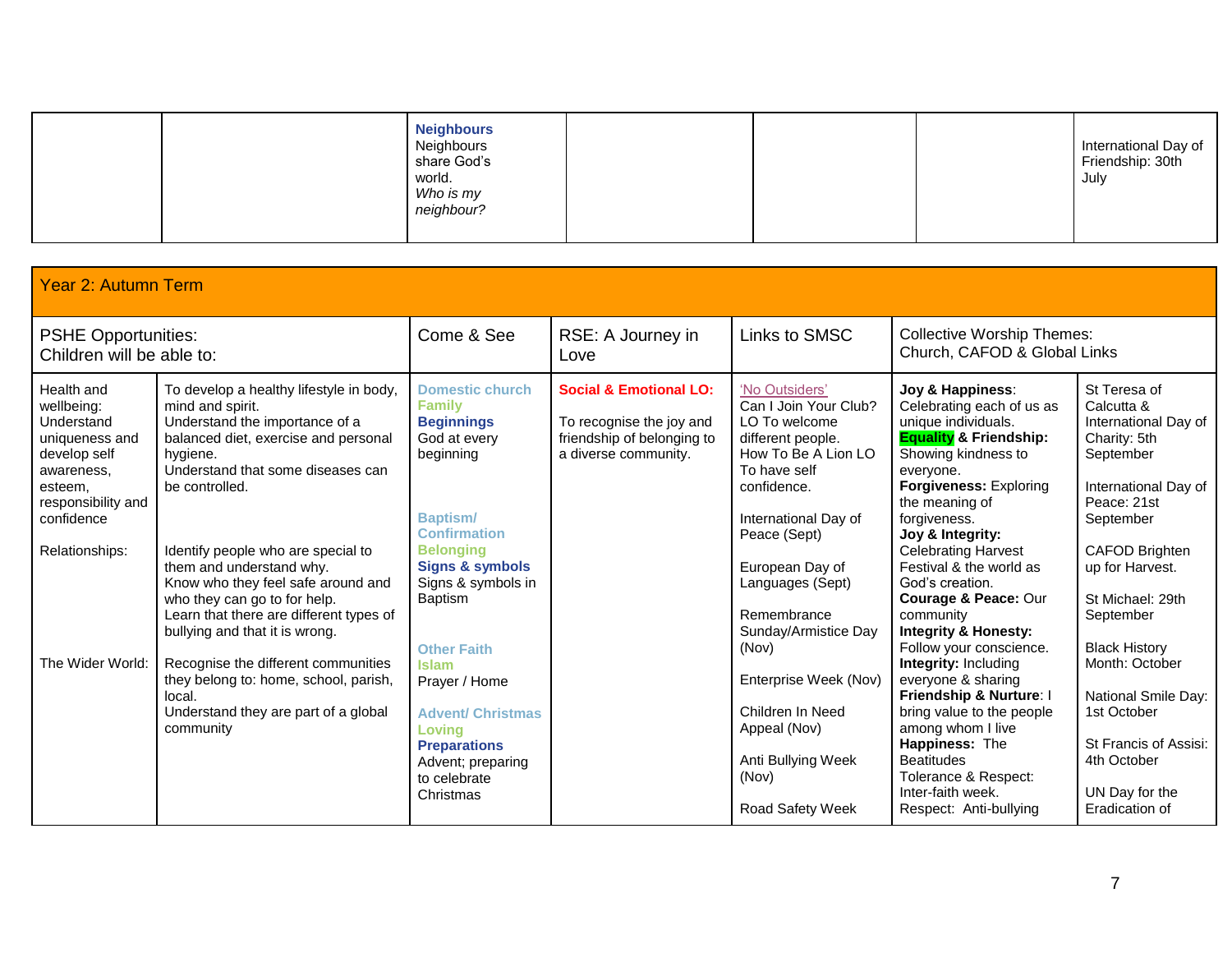|  |  | (Nov)<br>St. Andrew's Day<br>(Nov)<br>e-Cadet online safety<br>tasks | week.<br>Preparing for Jesus: Hope,<br>Love, Joy & Peace.<br><b>Equality</b><br>'The Big Umbrella' by Amy<br>June Bates<br>'Lily & the Paper Man' by<br>Rebecca Upjohn | Poverty: 17th<br>October<br>All Saints/All Souls:<br>1st November<br>Remembrance:<br>11th November |
|--|--|----------------------------------------------------------------------|------------------------------------------------------------------------------------------------------------------------------------------------------------------------|----------------------------------------------------------------------------------------------------|
|  |  |                                                                      |                                                                                                                                                                        |                                                                                                    |

| Year 2: Spring Term                                                                                                                                                                |                                                                                                                                                                                                                                                                                                                                                                                                                                                                                                                                               |                                                                                                                                                                                                                                                                                                                                                                                       |                                                                          |                                                                                                                                                                                                                                                                                                                                                                                                   |                                                                                                                                                                                                                                                                                                                                                                                                                                                                                                   |                                                                                                                                                                                                                                                                                                                                                               |  |
|------------------------------------------------------------------------------------------------------------------------------------------------------------------------------------|-----------------------------------------------------------------------------------------------------------------------------------------------------------------------------------------------------------------------------------------------------------------------------------------------------------------------------------------------------------------------------------------------------------------------------------------------------------------------------------------------------------------------------------------------|---------------------------------------------------------------------------------------------------------------------------------------------------------------------------------------------------------------------------------------------------------------------------------------------------------------------------------------------------------------------------------------|--------------------------------------------------------------------------|---------------------------------------------------------------------------------------------------------------------------------------------------------------------------------------------------------------------------------------------------------------------------------------------------------------------------------------------------------------------------------------------------|---------------------------------------------------------------------------------------------------------------------------------------------------------------------------------------------------------------------------------------------------------------------------------------------------------------------------------------------------------------------------------------------------------------------------------------------------------------------------------------------------|---------------------------------------------------------------------------------------------------------------------------------------------------------------------------------------------------------------------------------------------------------------------------------------------------------------------------------------------------------------|--|
| <b>PSHE Opportunities:</b><br>Children will be able to:                                                                                                                            |                                                                                                                                                                                                                                                                                                                                                                                                                                                                                                                                               | Come & See                                                                                                                                                                                                                                                                                                                                                                            | RSE: A Journey in Love                                                   | Links to SMSC                                                                                                                                                                                                                                                                                                                                                                                     | <b>Collective Worship Themes:</b><br>Church, CAFOD & Global Links                                                                                                                                                                                                                                                                                                                                                                                                                                 |                                                                                                                                                                                                                                                                                                                                                               |  |
| Health and<br>Wellbeing:<br>Know that<br>limitations are<br>opportunities for<br>growth<br>Relationships:<br>Wider World:<br>Sense of<br>belonging in a<br>range of<br>communities | Learn that all medicines are drugs but<br>not all drugs are medicines<br>Learn basic road safety rules<br>Know how exercise and rest help a<br>healthy body<br>Make choices to have a positive<br>impact on mental wellbeing.<br>Know how to keep emotionally and<br>physically safe<br>Turn taking, sharing, returning<br>borrowed things.<br>Respect<br>Communicate feelings (self and<br>others)<br>Learn that people's bodies and<br>feelings can be hurt.<br>Know that people and other living<br>things have needs and responsibilities | <b>Local Church</b><br><b>Community</b><br><b>Books</b><br>The books used in<br>Church<br><b>Eucharist</b><br><b>Relating</b><br><b>Thanksgiving</b><br>Mass a special time<br>for saying thank you<br>to God for<br>everything,<br>especially Jesus<br><b>Lent/Easter</b><br><b>Givina</b><br><b>Opportunities</b><br>Lent; an opportunity<br>to start anew in<br>order to celebrate | <b>Physical LO:</b><br>To describe ways of being<br>safe in communities. | 'No Outsiders'<br>The Great Big Book Of<br>Families - LO To<br>understand what<br>diversity is<br>Amazing - LO To think<br>about what makes a<br>good friend.<br>Children's Mental<br>Health Week (Feb)<br>Safer Internet Day<br>(Feb)<br><b>International Mother</b><br>Language Day (Feb)<br>Chinese New Year<br>(Feb)<br>Random Acts Of<br>Kindness (Feb)<br>Fair Trade Fortnight<br>(Feb/Mar) | Integrity &<br>Honesty: New<br>beginnings &<br>resolutions.<br><b>Diversity &amp;</b><br><b>Respect: Showing</b><br>respect for other<br>faiths.<br><b>Equality:</b> Martin<br>Luther King.<br><b>Forgiveness &amp;</b><br>Respect: Love thy<br>neighbour<br>Courage &<br><b>Aspirations:</b><br>Children's Mental<br>Health Week.<br>Friendship &<br><b>Nurture: Forming</b><br>good friendships.<br><b>Integrity: Doing</b><br>the right thing for<br>others.<br>Courage: Women<br>of the Bible | Epiphany of the Lord:<br>6th January<br>World Religion Sunday:<br>January<br>MLK Day: January<br>Conversion of St Paul:<br>25th January<br><b>Holcaust Memorial</b><br>Day: 27th January<br>Presentation of the<br>Lord: 2nd February<br>Our Lady of Lourdes:<br>11th January<br>Fairtrade Fortnight:<br>22nd February-7th<br>March<br><b>CAFOD Fairtrade</b> |  |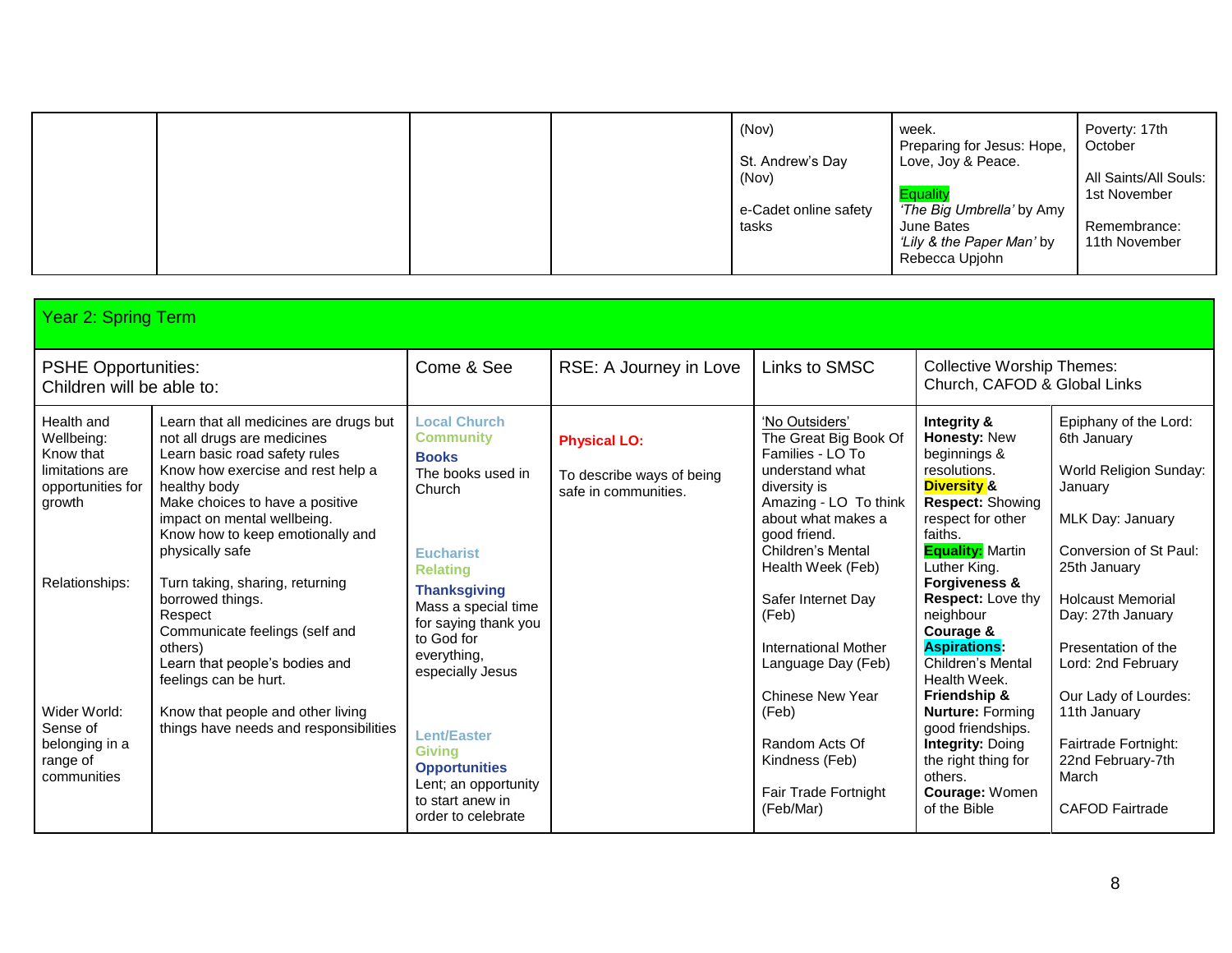| Jesus' new life | Red Nose Day (Mar)<br>St. Patrick's Day (Mar)<br>Mother's Day (Mar)<br>e-Cadet online safety<br>tasks | <b>Aspirations:</b><br>Inspirational<br>women.<br>Lent & Easter:<br>Passion of Christ &   Day: March<br><b>His Resurrection</b> | Assembly<br>Women's History<br>Month & Int. Women's<br>St Patrick: 17th March |
|-----------------|-------------------------------------------------------------------------------------------------------|---------------------------------------------------------------------------------------------------------------------------------|-------------------------------------------------------------------------------|
|-----------------|-------------------------------------------------------------------------------------------------------|---------------------------------------------------------------------------------------------------------------------------------|-------------------------------------------------------------------------------|

| <b>Year 2: Summer Term</b>                                                                                                                    |                                                                                                                                                                                                                                |                                                                                                                             |                                                                                 |                                                                                                                                                                                          |                                                                                                                                                                                                                                        |                                                                                                                            |  |  |
|-----------------------------------------------------------------------------------------------------------------------------------------------|--------------------------------------------------------------------------------------------------------------------------------------------------------------------------------------------------------------------------------|-----------------------------------------------------------------------------------------------------------------------------|---------------------------------------------------------------------------------|------------------------------------------------------------------------------------------------------------------------------------------------------------------------------------------|----------------------------------------------------------------------------------------------------------------------------------------------------------------------------------------------------------------------------------------|----------------------------------------------------------------------------------------------------------------------------|--|--|
| <b>PSHE Opportunities:</b><br>Children will be able to:                                                                                       |                                                                                                                                                                                                                                | Come & See                                                                                                                  | RSE: A Journey in Love                                                          | Links to SMSC                                                                                                                                                                            | <b>Collective Worship Themes:</b><br>Church, CAFOD & Global Links                                                                                                                                                                      |                                                                                                                            |  |  |
| Health and<br>Wellbeina:<br>Grow towards<br>human wholeness<br>in body, mind and<br>spirit and learn to<br>keep themselves<br>and others safe | To cooperate in work and play in<br>different cultures.<br>Understand uniqueness and that it<br>is a gift to be respected.<br>Understand transition and how<br>things will change going into a new<br>year group and key stage | <b>Pentecost</b><br><b>Serving</b><br><b>Spread the</b><br><b>Word</b><br>Pentecost a<br>time to<br>spread the<br>Good News | <b>Spiritual LO:</b><br>To celebrate ways of meeting<br>God in our communities. | 'No Outsiders'<br>What The Jackdaw<br>Saw - To communicate<br>in different ways.<br>All Our Welcome - To<br>know I belong.<br>St.George's Day (Apr)<br><b>Chritian Aid Week</b><br>(May) | Joy & Happiness:<br>Be Health, Be Happy!<br><b>Creativity: UN</b><br>Creativity &<br>Innovation Day.<br><b>Aspirations: Famous</b><br>Liverpudlians<br>Democracy & Peace.<br><b>Equality</b> Families<br>come in all shapes &<br>sizes | UN Creativity &<br>Innovation Da:<br>21st April<br>St George: 23rd<br>April<br>Ascension: 13th<br>May<br>International Day |  |  |
| Relationships:                                                                                                                                | Recognise when people are being<br>unkind to them or others, how to<br>respond and who to speak to for<br>help.<br>Know the difference between<br>secrets and surprises and not to<br>keep secrets - only surprises.           | <b>Other Faith</b><br><b>Judaism</b><br>Prayer / Home<br><b>Reconciliation</b><br>Inter-relating                            |                                                                                 | Father's Day (Jun)<br>Refuge Week (Jun)<br>Child Safety Week<br>(Jun)                                                                                                                    | Our Lady: The<br>Rosary<br><b>Diversity</b><br><b>Respect: Looking</b><br>after our world<br>Friendship &<br><b>Nurture:</b> Autism<br>Awareness                                                                                       | of Families: 15th<br>May<br>Pentecost: 23rd<br>May<br><b>Blessed Virgin</b><br>Mary: 24th May                              |  |  |
| Wider World:                                                                                                                                  | Understand what advertising is and<br>how it is a part of contemporary life.<br>Understand responsibility for the<br>world and how to improve it locally<br>and globally.                                                      | <b>Rules</b><br>Reasons for rules in<br>the Christian family<br>Sacrament of                                                |                                                                                 | Aspire & Achieve Week<br>(June)<br>Children's Art Week<br>(Jun)                                                                                                                          | <b>Aspirations: Aspire &amp;</b><br>Achieve Week<br><b>CAFOD:</b> God's global<br>family<br><b>Aspirations:</b><br>Looking                                                                                                             | Holy Trinity: 30th<br>May<br>Corpus Christi: 6th                                                                           |  |  |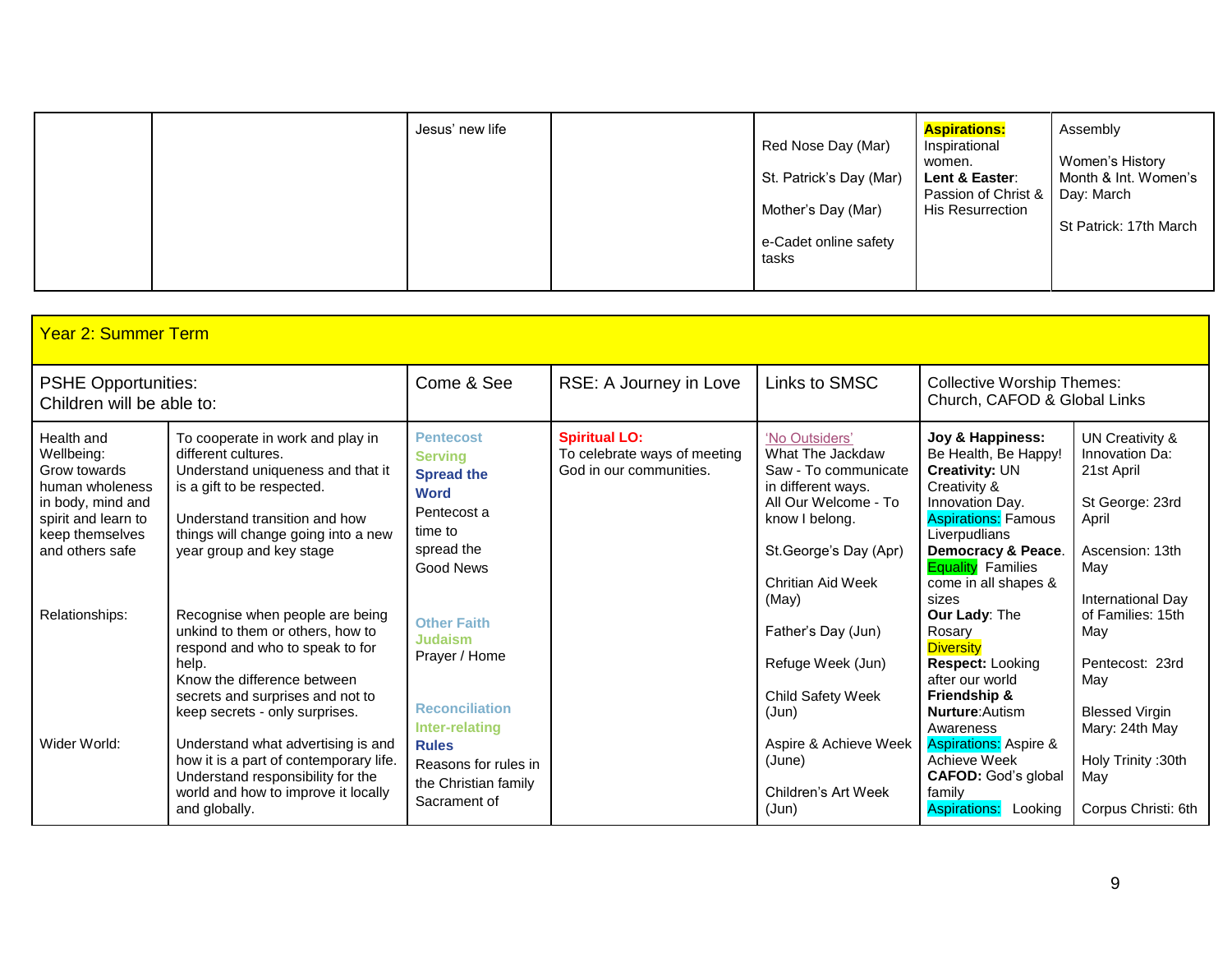|  | Recognise the different sources<br>money comes from and its<br>difference purposes. | Reconciliation<br><b>Universal Church</b><br><b>World</b><br><b>Treasures</b><br>God's treasure; the<br>world |  | Diversity Week (Jun)<br>e-Cadet online safety<br>tasks | forward to next year<br>Friendship:<br>International Day of<br>Friendship<br>Joy & Happiness:<br>Celebrating the year | June<br>World Oceans<br>Day:8th June<br><b>Autistic Pride</b><br>Day:18th June<br>International Day<br>of Friendship: 30th<br>July |
|--|-------------------------------------------------------------------------------------|---------------------------------------------------------------------------------------------------------------|--|--------------------------------------------------------|-----------------------------------------------------------------------------------------------------------------------|------------------------------------------------------------------------------------------------------------------------------------|
|--|-------------------------------------------------------------------------------------|---------------------------------------------------------------------------------------------------------------|--|--------------------------------------------------------|-----------------------------------------------------------------------------------------------------------------------|------------------------------------------------------------------------------------------------------------------------------------|

| <b>Year 3: Autumn Term</b>                                                                                                                                                                                                                                                                                                                                                                                                                                                                                                                                                                                  |                                                                                                                                                                                                                                                                           |                                                                                                                          |                                                                                                                                                                                                                                                                                                                                         |                                                                                                                                                                                                                                                                                                                                                                                                                                                                                                                                                                                               |                                                                                                                                                                                                                                                                                                                          |  |  |  |  |
|-------------------------------------------------------------------------------------------------------------------------------------------------------------------------------------------------------------------------------------------------------------------------------------------------------------------------------------------------------------------------------------------------------------------------------------------------------------------------------------------------------------------------------------------------------------------------------------------------------------|---------------------------------------------------------------------------------------------------------------------------------------------------------------------------------------------------------------------------------------------------------------------------|--------------------------------------------------------------------------------------------------------------------------|-----------------------------------------------------------------------------------------------------------------------------------------------------------------------------------------------------------------------------------------------------------------------------------------------------------------------------------------|-----------------------------------------------------------------------------------------------------------------------------------------------------------------------------------------------------------------------------------------------------------------------------------------------------------------------------------------------------------------------------------------------------------------------------------------------------------------------------------------------------------------------------------------------------------------------------------------------|--------------------------------------------------------------------------------------------------------------------------------------------------------------------------------------------------------------------------------------------------------------------------------------------------------------------------|--|--|--|--|
| <b>PSHE Opportunities:</b><br>Children will be able to:                                                                                                                                                                                                                                                                                                                                                                                                                                                                                                                                                     | Come & See                                                                                                                                                                                                                                                                | RSE: A Journey in<br>Love                                                                                                | Links to SMSC                                                                                                                                                                                                                                                                                                                           | <b>Collective Worship Themes:</b><br>Church, CAFOD & Global Links                                                                                                                                                                                                                                                                                                                                                                                                                                                                                                                             |                                                                                                                                                                                                                                                                                                                          |  |  |  |  |
| Health and<br>Understand that they<br>wellbeing:<br>change and grow<br>throughout life.<br>Understand<br>Understand a healthy<br>uniqueness, self-<br>lifestyle; diet, exercise.<br>awareness, self-<br>To make informed<br>esteem and<br>choices about their<br>confidence.<br>own bodies and minds.<br>Understand that<br>bacteria can spread<br>and impact health.<br>To recognise and<br>Relationships:<br>respond to a wide<br>range of feelings in<br>others.<br>Acknowledge the<br>differences and<br>similarities between<br>people - family, culture,<br>race, religion, age, sex,<br>gender, etc. | <b>Domestic church</b><br><b>Family</b><br><b>Homes</b><br>God's dream for every<br>family<br><b>Baptism/</b><br><b>Confirmation</b><br><b>Belonging</b><br><b>Promises</b><br>Promises made<br>at Baptism<br><b>Other Faith</b><br><b>Hinduism</b><br>Places for worship | <b>Social and Emotional</b><br>LO:<br>To describe and give<br>reasons how friendships<br>make us feel happy and<br>safe. | 'No Outsiders'<br>This Our House-LO To<br>understand what<br>discrimination means<br>We're All Wonders-LO To<br>understand what a<br>bystander is.<br>International Day of Peace<br>(Sept)<br>European Day of<br>Languages (Sept)<br>Black History Month (Oct)<br>Remembrance<br>Sunday/Armistice Day<br>(Nov)<br>Enterprise Week (Nov) | Joy & Happiness:<br>Celebrating each of us as<br>unique individuals.<br><b>Equality &amp; Friendship:</b><br>Showing kindness to<br>everyone.<br>Forgiveness: Exploring the<br>meaning of forgiveness.<br>Joy & Integrity: Celebrating<br>Harvest Festival & the world<br>as God's creation.<br>Courage & Peace: Our<br>community<br><b>Integrity &amp; Honesty: Follow</b><br>your conscience.<br><b>Integrity: Including</b><br>everyone & sharing<br>Friendship & Nurture: I<br>bring value to the people<br>among whom I live<br>Happiness: The Beatitudes<br>Tolerance & Respect: Inter- | St Teresa of Calcutta &<br>International Day of<br>Charity: 5th September<br>International Day of<br>Peace: 21st September<br>CAFOD Brighten up for<br>Harvest.<br>St Michael: 29th<br>September<br><b>Black History Month:</b><br>October<br>National Smile Day: 1st<br>October<br>St Francis of Assisi: 4th<br>October |  |  |  |  |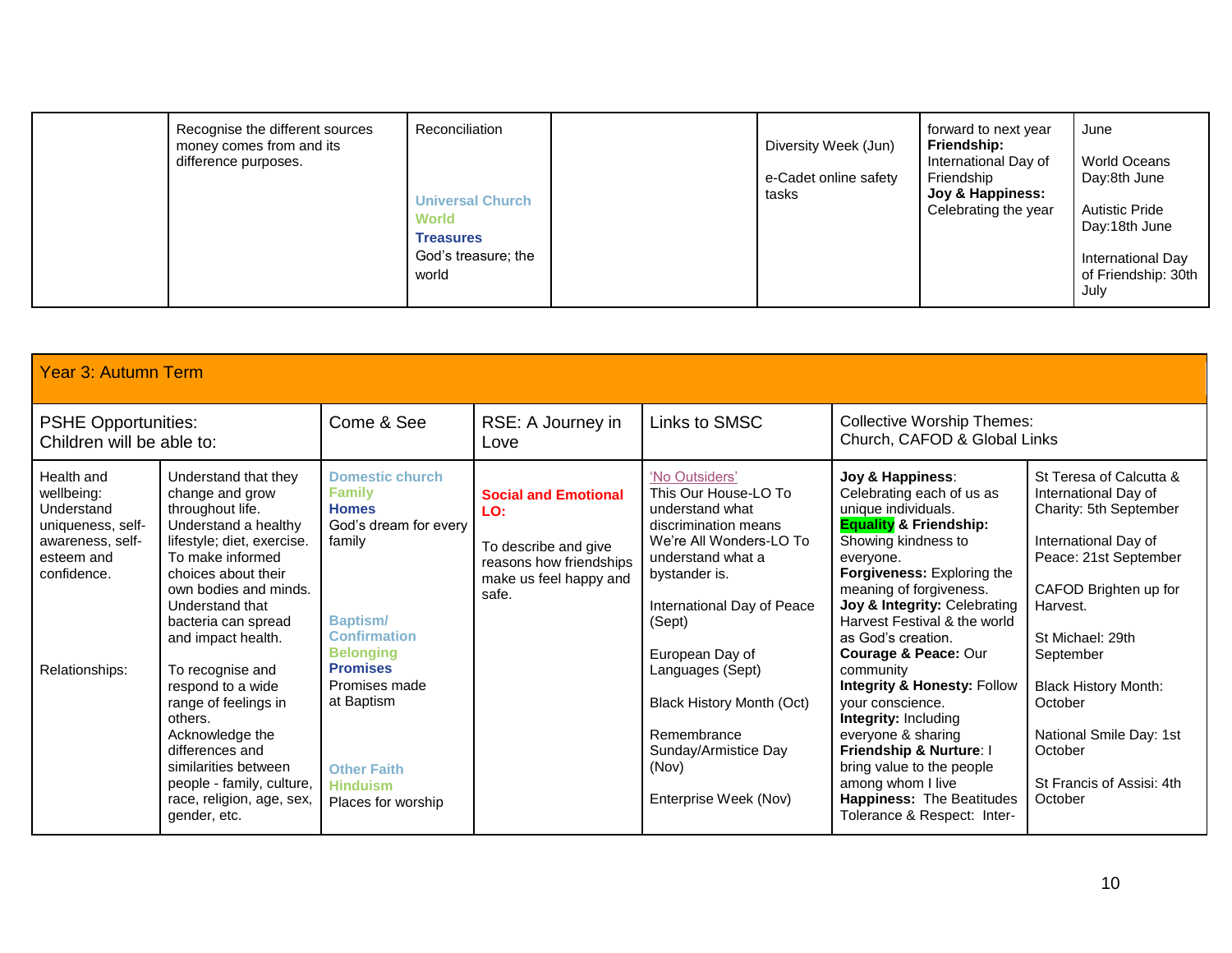| The Wider World: | To be aware of<br>different types of<br>relationships.<br>Understand what being<br>part of a community<br>means; understand<br>rules and laws are<br>there to protect | <b>Advent/</b><br><b>Christmas</b><br>Lovina<br><b>Visitors</b><br>Advent: waiting for<br>the coming of Jesus | Children In Need Appeal<br>(Nov)<br>Anti Bullying Week (Nov)<br>Road Safety Week (Nov)<br>St. Andrew's Day (Nov) | faith week.<br>Respect: Anti-bullying<br>week.<br>Preparing for Jesus: Hope,<br>Love, Joy & Peace.<br>Equality<br>Lost & Found Cat' by Amy<br>Shrodes & Doug Kuntz | UN Day for the<br><b>Eradication of Poverty:</b><br>17th October<br>All Saints/All Souls: 1st<br>November<br>Remembrance: 11th<br>November |
|------------------|-----------------------------------------------------------------------------------------------------------------------------------------------------------------------|---------------------------------------------------------------------------------------------------------------|------------------------------------------------------------------------------------------------------------------|--------------------------------------------------------------------------------------------------------------------------------------------------------------------|--------------------------------------------------------------------------------------------------------------------------------------------|
|                  |                                                                                                                                                                       |                                                                                                               | e-Cadet online safety tasks                                                                                      | 'Lily & the Paper Man' by<br>Rebecca Upjohn                                                                                                                        |                                                                                                                                            |
|                  |                                                                                                                                                                       |                                                                                                               |                                                                                                                  |                                                                                                                                                                    |                                                                                                                                            |

| Year 3: Spring Term                                     |                                                                                                                                                                                                                  |                                                                                                              |                                                                                                                                               |                                                                                                                                                |                                                                                                                                                                                                             |                                                                                                                                      |  |
|---------------------------------------------------------|------------------------------------------------------------------------------------------------------------------------------------------------------------------------------------------------------------------|--------------------------------------------------------------------------------------------------------------|-----------------------------------------------------------------------------------------------------------------------------------------------|------------------------------------------------------------------------------------------------------------------------------------------------|-------------------------------------------------------------------------------------------------------------------------------------------------------------------------------------------------------------|--------------------------------------------------------------------------------------------------------------------------------------|--|
| <b>PSHE Opportunities:</b><br>Children will be able to: |                                                                                                                                                                                                                  | Come & See                                                                                                   | RSE: A Journey<br>in Love                                                                                                                     | Links to SMSC                                                                                                                                  | <b>Collective Worship Themes:</b><br>Church, CAFOD & Global Links                                                                                                                                           |                                                                                                                                      |  |
| Health and<br>wellbeing:                                | To understand what has<br>positive/negative impacts on mental<br>and emotional health.<br>Become aware of substances which<br>harm the body Become aware of<br>choices they can make to protect their<br>bodies. | <b>Local Church</b><br><b>Community</b><br><b>Journeys</b><br>Christian<br>family's<br>journey with<br>Jesus | <b>Physical LO:</b><br>To describe and give<br>reasons why<br>friendships can break<br>down, how they can<br>be repaired and<br>strengthened. | 'No Outsiders'<br>Beegu - LO To be<br>welcoming.<br>The Truth About Old<br>People - LO To recognise<br>stereotype.<br>Children's Mental Health | <b>Integrity &amp; Honesty:</b><br>New beginnings &<br>resolutions.<br><b>Diversity &amp;</b><br><b>Respect: Showing</b><br>respect for other<br>faiths.<br><b>Equality:</b> Martin                         | Epiphany of the Lord: 6th<br>January<br>World Religion Sunday:<br>January<br>MLK Day: January                                        |  |
| Relationships:                                          | To understand to ask for help and use<br>techniques to resist pressure into<br>doing something dangerous,<br>uncomfortable or unhealthy.                                                                         | <b>Eucharist</b><br><b>Relating</b>                                                                          |                                                                                                                                               | Week (Feb)<br>Safer Internet Day (Feb)<br><b>International Mother</b>                                                                          | Luther King.<br><b>Forgiveness &amp;</b><br><b>Respect:</b> Love thy<br>neighbour<br>Courage &                                                                                                              | Conversion of St Paul:<br>25th January<br><b>Holcaust Memorial Day:</b><br>27th January                                              |  |
| The Wider<br>World:                                     | Explore what makes a good<br>community and the different roles<br>needed.<br>Understand why rules are made and<br>enforced - School rules, health and<br>safety, law, democracy                                  | <b>Listening &amp;</b><br>sharing<br>Jesus gives himself<br>to us in a special<br>way                        |                                                                                                                                               | Language Day (Feb)<br>Chinese New Year (Feb)<br>Random Acts Of Kindness<br>(Feb)<br>St. David's Day (Mar)                                      | <b>Aspirations:</b><br>Children's Mental<br>Health Week.<br><b>Friendship &amp;</b><br><b>Nurture: Forming</b><br>good friendships.<br>Integrity: Doing the<br>right thing for others.<br>Courage: Women of | Presentation of the Lord:<br>2nd February<br>Our Lady of Lourdes:<br>11th January<br>Fairtrade Fortnight: 22nd<br>February-7th March |  |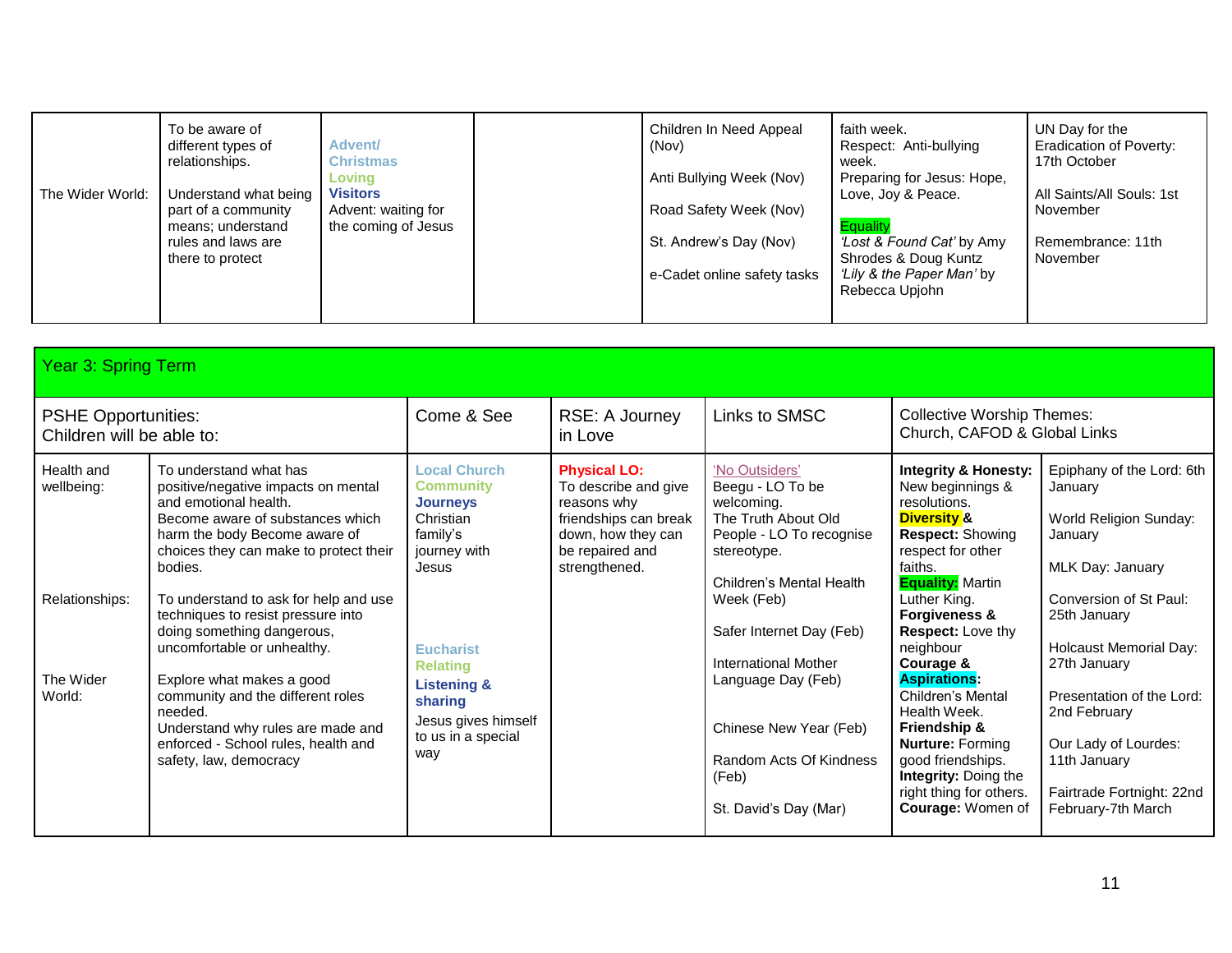|  |  | <b>Lent/Easter</b><br><b>Giving</b><br><b>Giving All</b><br>Lent a time to<br>remember Jesus'<br>total giving |  | Fair Trade Fortnight<br>(Feb/Mar)<br>Red Nose Day (Mar)<br>St. Patrick's Day (Mar)<br>Mother's Day (Mar)<br>e-Cadet online safety tasks | the Bible<br><b>Aspirations:</b><br>Inspirational women.<br>Lent & Easter:<br>Passion of Christ &<br><b>His Resurrection</b> | <b>CAFOD Fairtrade</b><br>Assembly<br>Women's History Month<br>& Int. Women's Day:<br>March<br>St Patrick: 17th March |
|--|--|---------------------------------------------------------------------------------------------------------------|--|-----------------------------------------------------------------------------------------------------------------------------------------|------------------------------------------------------------------------------------------------------------------------------|-----------------------------------------------------------------------------------------------------------------------|
|--|--|---------------------------------------------------------------------------------------------------------------|--|-----------------------------------------------------------------------------------------------------------------------------------------|------------------------------------------------------------------------------------------------------------------------------|-----------------------------------------------------------------------------------------------------------------------|

| <b>Year 3: Summer Term</b>                              |                                                                                                                                                                                                                                                                                                                                                              |                                                                                                                                                  |                                                                                                                  |                                                                                                                                                                                                                                         |                                                                                                                                                                                                                                                                                    |                                                                                                                                                        |  |
|---------------------------------------------------------|--------------------------------------------------------------------------------------------------------------------------------------------------------------------------------------------------------------------------------------------------------------------------------------------------------------------------------------------------------------|--------------------------------------------------------------------------------------------------------------------------------------------------|------------------------------------------------------------------------------------------------------------------|-----------------------------------------------------------------------------------------------------------------------------------------------------------------------------------------------------------------------------------------|------------------------------------------------------------------------------------------------------------------------------------------------------------------------------------------------------------------------------------------------------------------------------------|--------------------------------------------------------------------------------------------------------------------------------------------------------|--|
| <b>PSHE Opportunities:</b><br>Children will be able to: |                                                                                                                                                                                                                                                                                                                                                              | Come & See                                                                                                                                       | RSE: A Journey in Love                                                                                           | Links to SMSC                                                                                                                                                                                                                           | <b>Collective Worship Themes:</b><br>Church, CAFOD & Global Links                                                                                                                                                                                                                  |                                                                                                                                                        |  |
| Health and<br>wellbeing:                                | To further understanding and<br>vocabulary of 'good' and 'not so good'<br>feelings and to explain them.<br>Understand conflicting emotions and<br>when to listen or overcome them.<br>Take care of their body and<br>understand their right to protect their<br>body.<br>Understand transition and how things<br>will change going into a new year<br>group. | <b>Pentecost</b><br><b>Serving</b><br><b>Energy</b><br>Gifts of the<br><b>Holy Spirit</b><br><b>Other Faith</b><br>Judaism<br>Places for worship | <b>Spiritual LO:</b><br>To celebrate the joy and<br>happiness of living in<br>friendship with God and<br>others. | 'No Outsiders<br>The Hueys In The New<br>Jumper - LO To<br>recognise and help an<br>outsider<br>Planet Omar: Accidental<br>Trouble Magnet - LO<br>To consider living in<br>Britain today.<br>St.George's Day (Apr)<br>Chritian Aid Week | Joy & Happiness: Be<br>Health, Be Happy!<br><b>Creativity: UN</b><br>Creativity & Innovation<br>Day.<br><b>Aspirations: Famous</b><br>Liverpudlians<br>Democracy & Peace.<br><b>Equality Families</b><br>come in all shapes &<br>sizes<br>Our Lady: The Rosary<br><b>Diversity</b> | UN Creativity &<br>Innovation Da:<br>21st April<br>St George: 23rd<br>April<br>Ascension: 13th<br>May<br>International Day<br>of Families: 15th<br>May |  |
| Relationships:<br>The Wider<br>World:                   | Understand consequences of actions -<br>antisocial behaviour, bullying, racism,<br>etc.<br>Understand the importance of working<br>together as a community.<br>Appreciate their own and other<br>cultures.                                                                                                                                                   | <b>Reconciliation</b><br>Inter-relating<br><b>Choices</b><br>The importance<br>of examination<br>of conscience:<br>Sacrament of                  |                                                                                                                  | (May)<br>Father's Day (Jun)<br>Refuge Week (Jun)<br>Child Safety Week<br>(Jun)                                                                                                                                                          | Respect: Looking after<br>our world<br><b>Friendship &amp;</b><br><b>Nurture:</b> Autism<br>Awareness<br><b>Aspirations: Aspire &amp;</b><br>Achieve Week<br><b>CAFOD:</b> God's global                                                                                            | Pentecost: 23rd<br>May<br><b>Blessed Virgin</b><br>Mary: 24th May<br>Holy Trinity: 30th                                                                |  |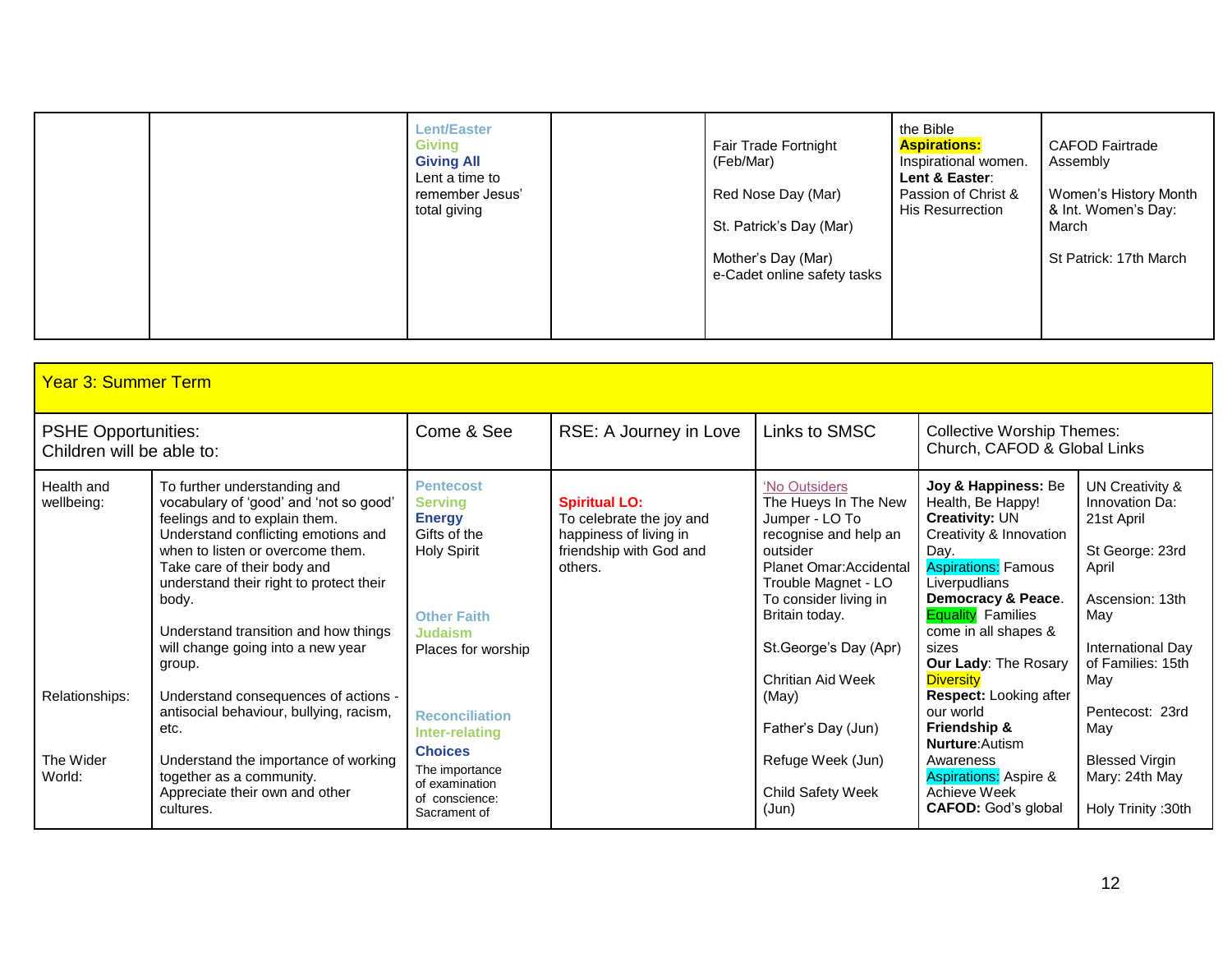|  | Explore responsibilities for the<br>environment, locally and globally. | Reconciliation<br><b>Universal Church</b><br>World<br><b>Special Places</b><br>Holy places for<br>Jesus & the<br>Christian |  | Aspire & Achieve Week<br>(June)<br>Children's Art Week<br>(Jun)<br>Diversity Week (Jun)<br>e-Cadet online safety<br>tasks | family<br><b>Aspirations:</b> Looking<br>forward to next year<br>Friendship:<br>International Day of<br>Friendship<br>Joy & Happiness:<br>Celebrating the year | May<br>Corpus Christi: 6th<br>June<br>World Oceans<br>Day:8th June<br><b>Autistic Pride</b><br>Day:18th June<br>International Day<br>of Friendship: 30th<br>July |
|--|------------------------------------------------------------------------|----------------------------------------------------------------------------------------------------------------------------|--|---------------------------------------------------------------------------------------------------------------------------|----------------------------------------------------------------------------------------------------------------------------------------------------------------|------------------------------------------------------------------------------------------------------------------------------------------------------------------|
|--|------------------------------------------------------------------------|----------------------------------------------------------------------------------------------------------------------------|--|---------------------------------------------------------------------------------------------------------------------------|----------------------------------------------------------------------------------------------------------------------------------------------------------------|------------------------------------------------------------------------------------------------------------------------------------------------------------------|

| <b>Year 4: Autumn Term</b>                                                                                                                                      |                                                                                                                                                                                                                                                                                                                                                                                                                                                                                                                                                                                                                                                                           |                                                                                                                                                                                                                       |                                                                                            |                                                                                                                                                                                                                                                                                                                       |                                                                                                                                                                                                                                                                                                                                                                                                                                                                                                                |                                                                                                                                                                                                                                                     |  |
|-----------------------------------------------------------------------------------------------------------------------------------------------------------------|---------------------------------------------------------------------------------------------------------------------------------------------------------------------------------------------------------------------------------------------------------------------------------------------------------------------------------------------------------------------------------------------------------------------------------------------------------------------------------------------------------------------------------------------------------------------------------------------------------------------------------------------------------------------------|-----------------------------------------------------------------------------------------------------------------------------------------------------------------------------------------------------------------------|--------------------------------------------------------------------------------------------|-----------------------------------------------------------------------------------------------------------------------------------------------------------------------------------------------------------------------------------------------------------------------------------------------------------------------|----------------------------------------------------------------------------------------------------------------------------------------------------------------------------------------------------------------------------------------------------------------------------------------------------------------------------------------------------------------------------------------------------------------------------------------------------------------------------------------------------------------|-----------------------------------------------------------------------------------------------------------------------------------------------------------------------------------------------------------------------------------------------------|--|
| <b>PSHE Opportunities:</b><br>Children will be able to:                                                                                                         |                                                                                                                                                                                                                                                                                                                                                                                                                                                                                                                                                                                                                                                                           | Come & See                                                                                                                                                                                                            | RSE: A Journey in<br>Love                                                                  | Links to SMSC                                                                                                                                                                                                                                                                                                         | <b>Collective Worship Themes:</b><br>Church, CAFOD & Global Links                                                                                                                                                                                                                                                                                                                                                                                                                                              |                                                                                                                                                                                                                                                     |  |
| Health and<br>wellbeing:<br>Understand<br>their<br>uniqueness and<br>develop self<br>awareness,<br>positive self<br>esteem and<br>confidence.<br>Relationships: | Understand how to live a healthy life -<br>emotional, physical.<br>To judge what kind of physical<br>contact is acceptable or unacceptable<br>and how to respond.<br>Realise the nature and consequences<br>of discrimincation, bullying, etc.<br>Know that increased independence<br>brings increased responsibility to<br>keeping themselves and others safe.<br>To understand the difference between<br>healthy and unhealthy relationships.<br>To recognise and respond to a wide<br>range of feelings in others.<br>To understand that everyone is<br>different, due to different factors:<br>family, culture, ethnicity, race,<br>religion, diversity, gender, etc. | <b>Domestic Church</b><br><b>Family</b><br><b>People</b><br>The family of God<br>in Scripture<br><b>Baptism/</b><br><b>Confirmation</b><br><b>Belonging</b><br><b>Called</b><br>Confirmation:<br>a call to<br>witness | Social and Emotional LO:<br>To describe how we<br>should all be accepted and<br>respected. | 'No Outsiders'<br>Along Came A Different -<br>LO To help someone<br>accept difference<br>Dogs Don't Do Ballet -<br>LO To choose when to<br>be assertive.<br>International Day of<br>Peace (Sept)<br>European Day of<br>Languages (Sept)<br><b>Black History Month</b><br>(Oct)<br>Remembrance<br>Sunday/Armistice Day | Joy & Happiness:<br>Celebrating each of us as<br>unique individuals.<br><b>Equality &amp; Friendship:</b><br>Showing kindness to<br>everyone.<br><b>Forgiveness: Exploring</b><br>the meaning of<br>forgiveness.<br>Joy & Integrity:<br><b>Celebrating Harvest</b><br>Festival & the world as<br>God's creation.<br><b>Courage &amp; Peace: Our</b><br>community<br><b>Integrity &amp; Honesty:</b><br>Follow your conscience.<br><b>Integrity: Including</b><br>everyone & sharing<br>Friendship & Nurture: I | St Teresa of<br>Calcutta &<br>International Day of<br>Charity: 5th<br>September<br>International Day of<br>Peace: 21st<br>September<br>CAFOD Brighten up<br>for Harvest.<br>St Michael: 29th<br>September<br><b>Black History</b><br>Month: October |  |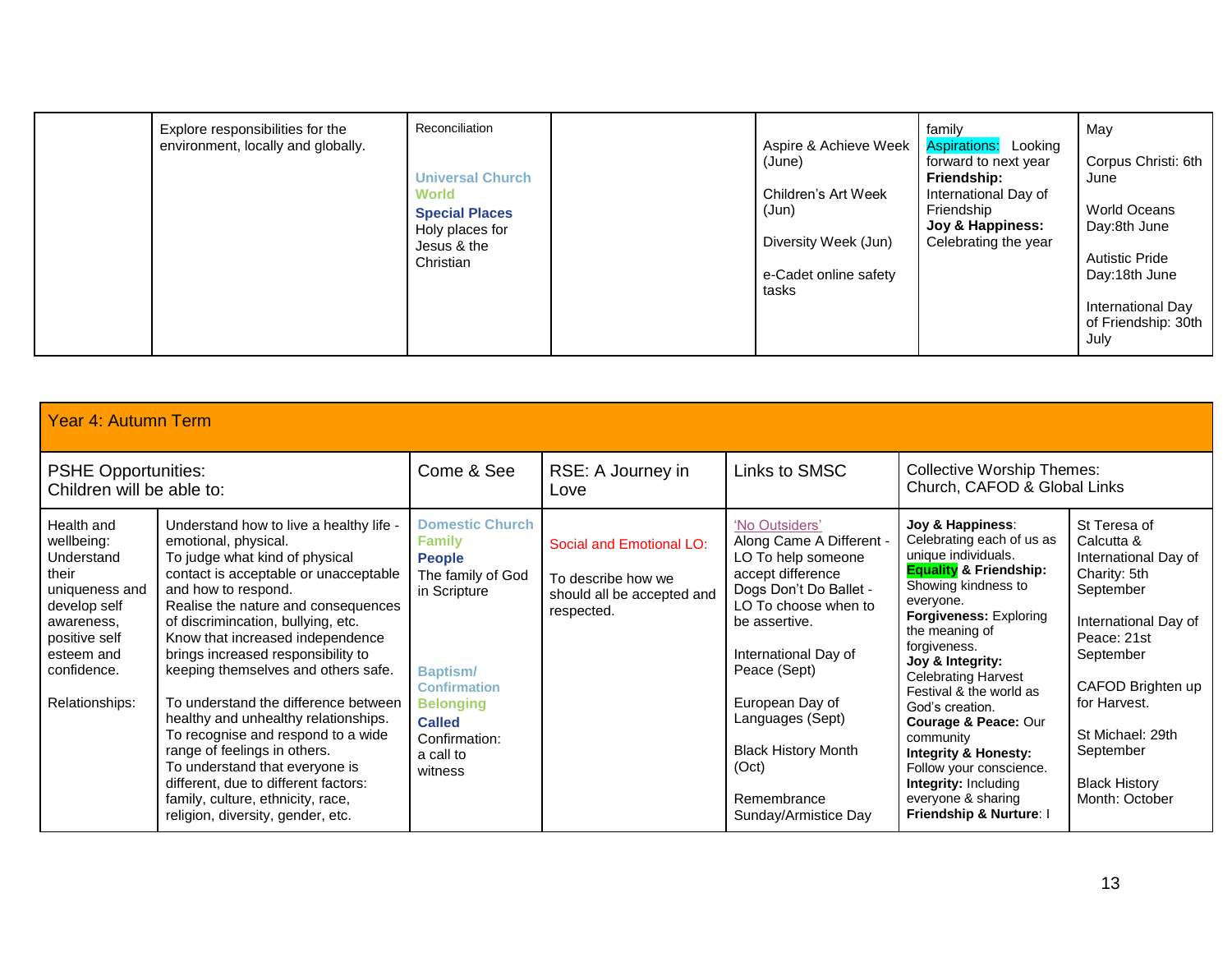| The Wider<br>World:<br>Know.<br>appreciate and<br>understand<br>social justice<br>and develop<br>independence<br>and<br>responsibility | To be aware of different types of<br>relationships: friends, family, etc.<br>To be aware that marriage is a<br>commitment freely entered into by<br>both people, willingly.<br>Understand that rules and laws<br>protect them and others and there are<br>different rules in different situations.<br>Deepen understanding of risk and<br>responsibility<br>That bacteria and viruses can affect<br>health and that following simple<br>routines can reduce their spread | <b>Other Faith</b><br><b>Islam</b><br><b>Holy Books</b><br>Advent/<br><b>Christma</b><br>s Loving<br><b>Gift</b><br>God's gift of love<br>& friendship in<br>Jesus |  | (Nov)<br>Enterprise Week (Nov)<br>Children In Need Appeal<br>(Nov)<br>Anti Bullying Week (Nov)<br>Road Safety Week (Nov)<br>St. Andrew's Day (Nov)<br>e-Cadet online safety<br>tasks | bring value to the people<br>among whom I live<br><b>Happiness: The</b><br><b>Beatitudes</b><br>Tolerance & Respect:<br>Inter-faith week.<br>Respect: Anti-bullying<br>week.<br>Preparing for Jesus:<br>Hope, Love, Joy & Peace.<br><b>Equality</b><br>Lost & Found Cat' by<br>Amy Shrodes & Doug<br>Kuntz<br>'Lily & the Paper Man' by<br>Rebecca Upjohn | National Smile Day:<br>1st October<br>St Francis of Assisi:<br>4th October<br>UN Day for the<br>Eradication of<br>Poverty: 17th<br>October<br>All Saints/All Souls:<br>1st November<br>Remembrance: 11th<br>November |
|----------------------------------------------------------------------------------------------------------------------------------------|--------------------------------------------------------------------------------------------------------------------------------------------------------------------------------------------------------------------------------------------------------------------------------------------------------------------------------------------------------------------------------------------------------------------------------------------------------------------------|--------------------------------------------------------------------------------------------------------------------------------------------------------------------|--|--------------------------------------------------------------------------------------------------------------------------------------------------------------------------------------|-----------------------------------------------------------------------------------------------------------------------------------------------------------------------------------------------------------------------------------------------------------------------------------------------------------------------------------------------------------|----------------------------------------------------------------------------------------------------------------------------------------------------------------------------------------------------------------------|
|----------------------------------------------------------------------------------------------------------------------------------------|--------------------------------------------------------------------------------------------------------------------------------------------------------------------------------------------------------------------------------------------------------------------------------------------------------------------------------------------------------------------------------------------------------------------------------------------------------------------------|--------------------------------------------------------------------------------------------------------------------------------------------------------------------|--|--------------------------------------------------------------------------------------------------------------------------------------------------------------------------------------|-----------------------------------------------------------------------------------------------------------------------------------------------------------------------------------------------------------------------------------------------------------------------------------------------------------------------------------------------------------|----------------------------------------------------------------------------------------------------------------------------------------------------------------------------------------------------------------------|

| Year 4: Spring Term                                                                                                     |                                                                                                                                                                                                                                                                                                                                                                                                                                                                                                                                                                                      |                                                                                                                                                                                                                                       |                                                                                                                             |                                                                                                                                                                                                                                                                                                       |                                                                                                                                                                                                                                                                                                                                                                                                                    |                                                                                                                                                                                                                                                      |  |
|-------------------------------------------------------------------------------------------------------------------------|--------------------------------------------------------------------------------------------------------------------------------------------------------------------------------------------------------------------------------------------------------------------------------------------------------------------------------------------------------------------------------------------------------------------------------------------------------------------------------------------------------------------------------------------------------------------------------------|---------------------------------------------------------------------------------------------------------------------------------------------------------------------------------------------------------------------------------------|-----------------------------------------------------------------------------------------------------------------------------|-------------------------------------------------------------------------------------------------------------------------------------------------------------------------------------------------------------------------------------------------------------------------------------------------------|--------------------------------------------------------------------------------------------------------------------------------------------------------------------------------------------------------------------------------------------------------------------------------------------------------------------------------------------------------------------------------------------------------------------|------------------------------------------------------------------------------------------------------------------------------------------------------------------------------------------------------------------------------------------------------|--|
| <b>PSHE Opportunities:</b><br>Children will be able to:                                                                 |                                                                                                                                                                                                                                                                                                                                                                                                                                                                                                                                                                                      | Come & See                                                                                                                                                                                                                            | Links to SMSC<br>RSE: A Journey in<br>Love                                                                                  |                                                                                                                                                                                                                                                                                                       |                                                                                                                                                                                                                                                                                                                                                                                                                    | <b>Collective Worship Themes:</b><br>Church, CAFOD & Global Links                                                                                                                                                                                    |  |
| Health and<br>wellbeing:<br>Experience a<br>sense of<br>belonging<br>within a range<br>of communities<br>Relationships: | To recognise when and how to get help<br>with resisting pressure to do something<br>dangerous, unhealthy, uncomfortable<br>or something that makes them anxious.<br>To determine what positively and<br>negatively affects their health,<br>physically and emotionally.<br>Know that limitations are also<br>opportunities for growth and make the<br>most of our abilities<br>Investigate harmful substances and be<br>aware of how they affect their bodies<br>and how to protect<br>Know how to make informed choices<br>about relationships - positive, negative<br>and neutral. | Local church<br><b>Community</b><br><b>Community</b><br>Life in the local<br>Christian<br>community:<br>Ministries in the<br>parish<br><b>Eucharist</b><br><b>Relating</b><br><b>Giving &amp; receiving</b><br>Living in<br>Communion | Physical LO:<br>To describe how we<br>should treat others<br>making links with the<br>diverse modern society<br>we live in. | 'No Outsiders'<br>Red:A Crayon's Story - LO<br>To be proud of who I am<br>Aalfred And Aalbert - LO<br>To find common ground.<br>Young Carers Week (Jan)<br>Children's Mental Health<br>Week (Feb)<br>Safer Internet Day (Feb)<br>International Mother<br>Language Day (Feb)<br>Chinese New Year (Feb) | <b>Integrity &amp; Honesty:</b><br>New beginnings &<br>resolutions.<br><b>Diversity &amp; Respect:</b><br>Showing respect for<br>other faiths.<br><b>Equality:</b> Martin<br>Luther King.<br><b>Forgiveness &amp;</b><br><b>Respect:</b> Love thy<br>neighbour<br>Courage &<br><b>Aspirations:</b><br>Children's Mental<br>Health Week.<br><b>Friendship &amp;</b><br><b>Nurture: Forming</b><br>good friendships. | Epiphany of the<br>Lord: 6th January<br>World Religion<br>Sunday: January<br>MLK Day: January<br>Conversion of St<br>Paul: 25th January<br><b>Holcaust Memorial</b><br>Day: 27th January<br>Presentation of the<br>Lord: 2nd February<br>Our Lady of |  |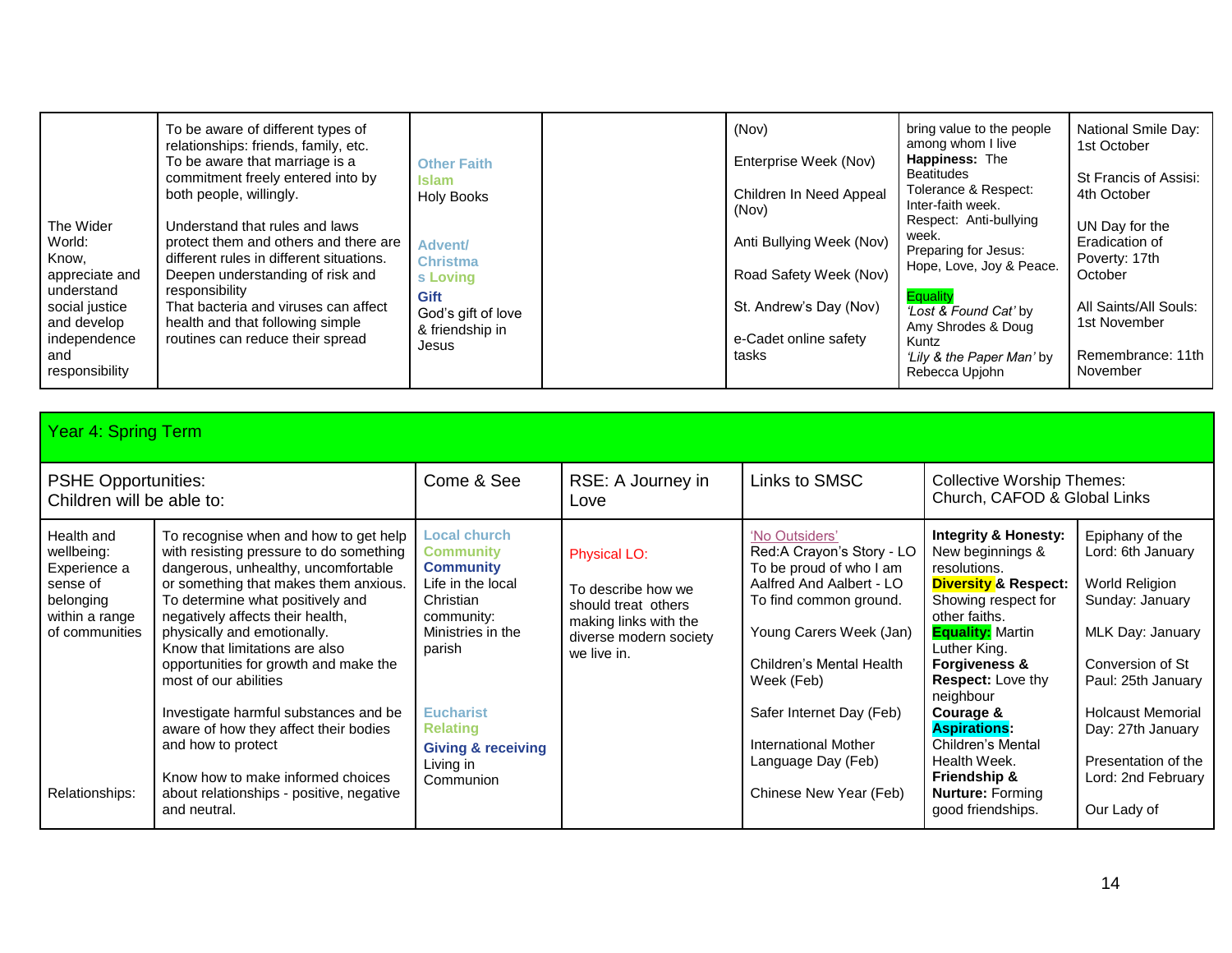| The Wider<br>World: | Further understand the roles of society<br>and how we all have responsibilities<br>and duties within different communities<br>- home, school, local and global. | <b>Lent/Easter</b><br><b>Giving</b><br><b>Self</b><br><b>Discipline</b><br>Celebrating<br>growth to new<br>life | Random Acts Of Kindness<br>(Feb)<br>St. David's Day (Mar)<br>Fair Trade Fortnight<br>(Feb/Mar)<br>Red Nose Day (March)<br>St. Patrick's Day (Mar)<br>Mother's Day (Mar)<br>e-Cadet online safety | <b>Integrity: Doing the</b><br>right thing for others.<br><b>Courage: Women of</b><br>the Bible<br><b>Aspirations:</b><br>Inspirational women.<br>Lent & Easter:<br>Passion of Christ &<br>His Resurrection | Lourdes: 11th<br>January<br>Fairtrade Fortnight:<br>22nd February-7th<br>March<br><b>CAFOD Fairtrade</b><br>Assembly<br>Women's History<br>Month & Int.<br>Women's Day:<br>March |
|---------------------|-----------------------------------------------------------------------------------------------------------------------------------------------------------------|-----------------------------------------------------------------------------------------------------------------|--------------------------------------------------------------------------------------------------------------------------------------------------------------------------------------------------|-------------------------------------------------------------------------------------------------------------------------------------------------------------------------------------------------------------|----------------------------------------------------------------------------------------------------------------------------------------------------------------------------------|
|                     |                                                                                                                                                                 |                                                                                                                 | tasks                                                                                                                                                                                            |                                                                                                                                                                                                             | St Patrick: 17th<br>March                                                                                                                                                        |

| <b>Year 4: Summer Term</b>                                                                                                                           |                                                                                                                                                                                                                                                                                                                                                                                                                                                        |                                                                                                                                                                  |                                                                                     |                                                                                                                                                                                                                    |                                                                                                                                                                                                                                                                                                               |                                                                                                                                                                        |  |  |
|------------------------------------------------------------------------------------------------------------------------------------------------------|--------------------------------------------------------------------------------------------------------------------------------------------------------------------------------------------------------------------------------------------------------------------------------------------------------------------------------------------------------------------------------------------------------------------------------------------------------|------------------------------------------------------------------------------------------------------------------------------------------------------------------|-------------------------------------------------------------------------------------|--------------------------------------------------------------------------------------------------------------------------------------------------------------------------------------------------------------------|---------------------------------------------------------------------------------------------------------------------------------------------------------------------------------------------------------------------------------------------------------------------------------------------------------------|------------------------------------------------------------------------------------------------------------------------------------------------------------------------|--|--|
| <b>PSHE Opportunities:</b><br>Children will be able to:                                                                                              |                                                                                                                                                                                                                                                                                                                                                                                                                                                        | Come & See                                                                                                                                                       | RSE: A Journey in Love                                                              | Links to SMSC                                                                                                                                                                                                      | <b>Collective Worship Themes:</b><br>Church, CAFOD & Global Links                                                                                                                                                                                                                                             |                                                                                                                                                                        |  |  |
| Health and<br>wellbeing:<br>Grow towards<br>human<br>wholeness in<br>body, mind and<br>spirit and learn<br>to keep<br>themselves and<br>others safe. | Understand that they should not agree to<br>keep a secret when it is right to break<br>confidence.<br>Deepen understand of feelings to extend<br>vocabulary to explain range and intensity<br>of feelings.<br>Understand feelings can conflict<br>Take care of their body and understand<br>they have the right to protect their bodies<br>from anything unwanted.<br>Understand transition and how things will<br>change going into a new year group. | <b>Pentecost</b><br><b>Serving</b><br><b>New Life</b><br>To hear & live<br>the<br>Easter<br>message<br><b>Other Faith</b><br><b>Judaism</b><br><b>Holy Books</b> | Spiritual LO:<br>To celebrate the uniqueness<br>and innate beauty of each of<br>us. | 'No Outsiders'<br>When The Sadness<br>Comes To Call - LO To<br>look after my mental<br>health.<br>Julian Is A Mermaid -<br>LO To show<br>acceptance.<br>St.George's Day (Apr)<br><b>Chritian Aid Week</b><br>(May) | Joy & Happiness: Be<br>Health, Be Happy!<br><b>Creativity: UN</b><br>Creativity & Innovation<br>Day.<br><b>Aspirations: Famous</b><br>Liverpudlians<br>Democracy & Peace.<br><b>Equality</b> Families<br>come in all shapes &<br>sizes<br><b>Our Lady: The Rosary</b><br><b>Diversity</b><br>Respect: Looking | UN Creativity &<br>Innovation Da: 21st<br>April<br>St George: 23rd<br>April<br>Ascension: 13th<br>May<br>International Day of<br>Families: 15th May<br>Pentecost: 23rd |  |  |
| Relationships:                                                                                                                                       | Explore the value of others in their<br>communities and show respect.<br>Become aware of how to treat others and                                                                                                                                                                                                                                                                                                                                       | <b>Reconciliation</b><br>Inter-relating                                                                                                                          |                                                                                     | Father's Day (Jun)<br>Refuge Week (Jun)                                                                                                                                                                            | after our world<br><b>Friendship &amp;</b><br><b>Nurture:</b> Autism                                                                                                                                                                                                                                          | May<br><b>Blessed Virgin</b>                                                                                                                                           |  |  |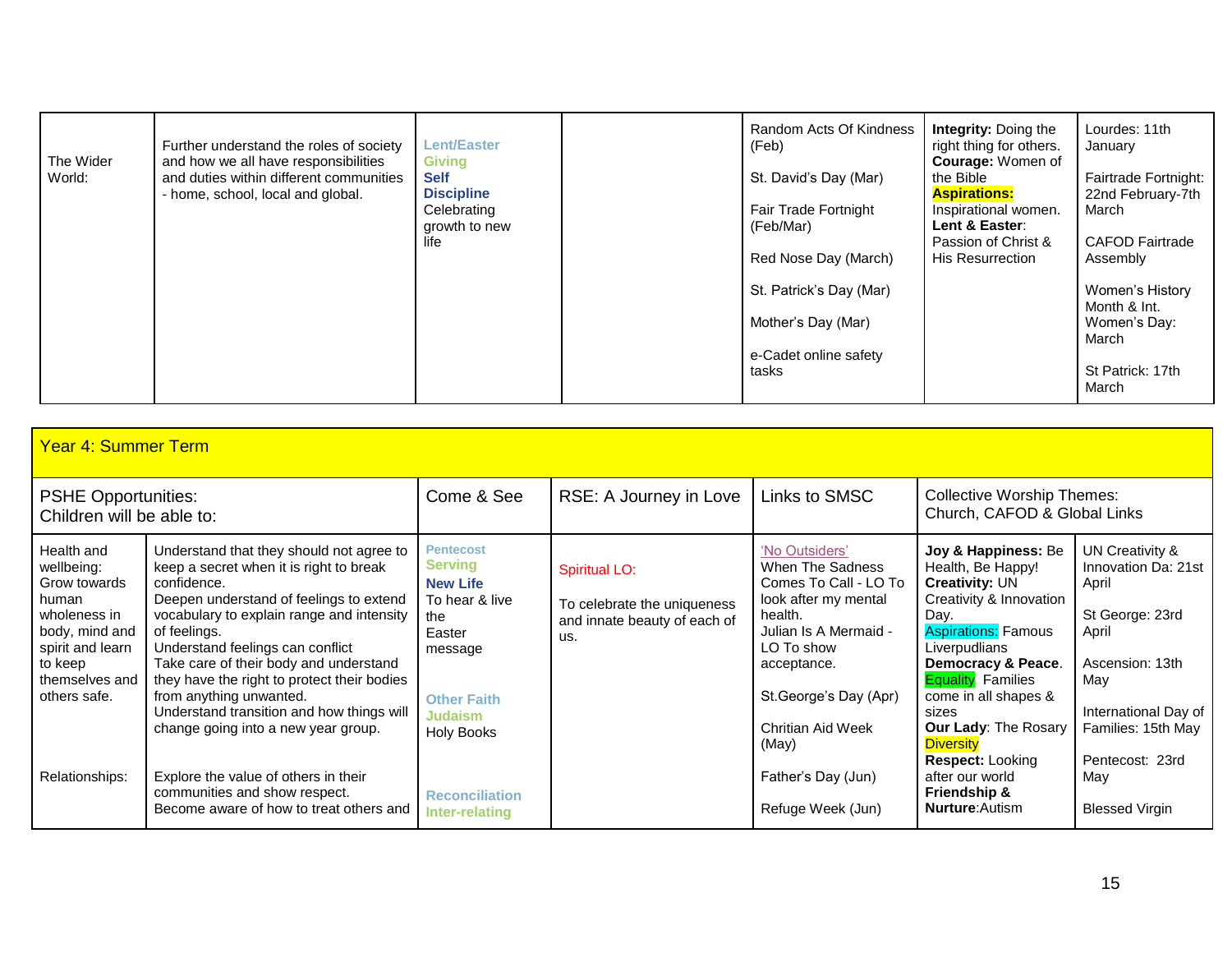| The Wider<br>World:<br>Experience a<br>reconciling<br>community | understand the consequences of anti-<br>social behaviour, bullying, etc.<br>Understand the range of jobs carried out<br>by people in the community.<br>Learn about different talents, looks and<br>cultures.<br>To appreciate the range of national,<br>regional, religious and ethnic identities in<br>the United Kingdom and know that there<br>are some cultural practices which are<br>against British law and universal rights.<br>Explore how people depend on each<br>other. Think about people living in other<br>places with different lives, families, | <b>Building Bridges</b><br>Admitting wrong,<br>being reconciled<br>with God and each<br>other Sacrament<br>of Reconciliation<br><b>Universal Church</b><br>World<br><b>God's People</b><br>Different saints<br>show people what | <b>Child Safety Week</b><br>(Jun)<br>Diversity Week (Jun)<br>Aspire & Achieve Week<br>(June)<br>Children's Art Week<br>(Jun)<br>e-Cadet online safety<br>tasks | Awareness<br><b>Aspirations: Aspire &amp;</b><br>Achieve Week<br><b>CAFOD:</b> God's global<br>family<br><b>Aspirations:</b> Looking<br>forward to next year<br>Friendship:<br>International Day of<br>Friendship<br>Joy & Happiness:<br>Celebrating the year | Mary: 24th May<br>Holy Trinity: 30th<br>May<br>Corpus Christi: 6th<br>June<br><b>World Oceans</b><br>Day:8th June<br><b>Autistic Pride</b><br>Day:18th June<br>International Day of |
|-----------------------------------------------------------------|------------------------------------------------------------------------------------------------------------------------------------------------------------------------------------------------------------------------------------------------------------------------------------------------------------------------------------------------------------------------------------------------------------------------------------------------------------------------------------------------------------------------------------------------------------------|---------------------------------------------------------------------------------------------------------------------------------------------------------------------------------------------------------------------------------|----------------------------------------------------------------------------------------------------------------------------------------------------------------|---------------------------------------------------------------------------------------------------------------------------------------------------------------------------------------------------------------------------------------------------------------|-------------------------------------------------------------------------------------------------------------------------------------------------------------------------------------|
|                                                                 | values.<br>Explore how they can make the<br>environment a better place.                                                                                                                                                                                                                                                                                                                                                                                                                                                                                          | God is like                                                                                                                                                                                                                     |                                                                                                                                                                |                                                                                                                                                                                                                                                               | Friendship: 30th<br>July                                                                                                                                                            |

|                                                                                                                                                  | <b>Year 5: Autumn Term</b>                                                                                                                                                                                                                                                                                                                                                                                                                                                                                                                                                                            |                                                                                                                                                                                                                                    |                                                                                                                                                    |                                                                                                                                                                                                                                                                           |                                                                                                                                                                                                                                                                                                                                                                                                                                                           |                                                                                                                                                                                                           |  |  |  |
|--------------------------------------------------------------------------------------------------------------------------------------------------|-------------------------------------------------------------------------------------------------------------------------------------------------------------------------------------------------------------------------------------------------------------------------------------------------------------------------------------------------------------------------------------------------------------------------------------------------------------------------------------------------------------------------------------------------------------------------------------------------------|------------------------------------------------------------------------------------------------------------------------------------------------------------------------------------------------------------------------------------|----------------------------------------------------------------------------------------------------------------------------------------------------|---------------------------------------------------------------------------------------------------------------------------------------------------------------------------------------------------------------------------------------------------------------------------|-----------------------------------------------------------------------------------------------------------------------------------------------------------------------------------------------------------------------------------------------------------------------------------------------------------------------------------------------------------------------------------------------------------------------------------------------------------|-----------------------------------------------------------------------------------------------------------------------------------------------------------------------------------------------------------|--|--|--|
| <b>PSHE Opportunities:</b><br>Children will be able to:                                                                                          |                                                                                                                                                                                                                                                                                                                                                                                                                                                                                                                                                                                                       | Come & See                                                                                                                                                                                                                         | Links to SMSC<br>RSE: A Journey<br>in Love                                                                                                         |                                                                                                                                                                                                                                                                           | <b>Collective Worship Themes:</b><br>Church, CAFOD & Global Links                                                                                                                                                                                                                                                                                                                                                                                         |                                                                                                                                                                                                           |  |  |  |
| Health and<br>wellbeing:<br>Understand<br>their<br>uniqueness<br>selfawareness<br>positive<br>selfesteem<br>and<br>confidence.<br>Relationships: | Grow towards human wholeness and<br>develop a healthy lifestyle in body, mind<br>and spirit and understand the connection<br>between knowledge and living.<br>Know who is responsible for their safety<br>and who to ask for help.<br>Know that their bodies are their own and<br>understand the difference between<br>acceptable and unacceptable contact.<br>Realise the nature and consequences of<br>discrimincation, bullying, etc.<br>Know that increased independence<br>brings increased responsibility to<br>keeping themselves and others safe.<br>To recognise a wide range of feelings in | <b>Domestic church</b><br><b>Family</b><br><b>Ourselves</b><br>Created in the<br>image & likeness of<br>God<br><b>Baptism/</b><br><b>Confirmation</b><br><b>Belonging</b><br>Life choices<br>Marriage<br>commitment<br>and service | Social and<br>Emotional LO:<br>To show<br>knowledge and<br>understanding of<br>the emotional<br>relationship<br>changes as we<br>grow and develop. | 'No Outsiders'<br>Kenny Lives With Erica<br>And Martina - LO To<br>consider consequences.<br>Rose Blanche - LO To<br>justify my actions<br>International Day of<br>Peace (Sept)<br>European Day of<br>Languages (Sept)<br><b>Black History Month (Oct)</b><br>Remembrance | Joy & Happiness:<br>Celebrating each of us as<br>unique individuals.<br><b>Equality &amp; Friendship:</b><br>Showing kindness to<br>everyone.<br><b>Forgiveness:</b> Exploring the<br>meaning of forgiveness.<br>Joy & Integrity: Celebrating<br>Harvest Festival & the world<br>as God's creation.<br><b>Courage &amp; Peace: Our</b><br>community<br><b>Integrity &amp; Honesty: Follow</b><br>your conscience.<br><b>Integrity:</b> Including everyone | St Teresa of<br>Calcutta &<br>International Day of<br>Charity: 5th<br>September<br>International Day of<br>Peace: 21st<br>September<br>CAFOD Brighten up<br>for Harvest.<br>St Michael: 29th<br>September |  |  |  |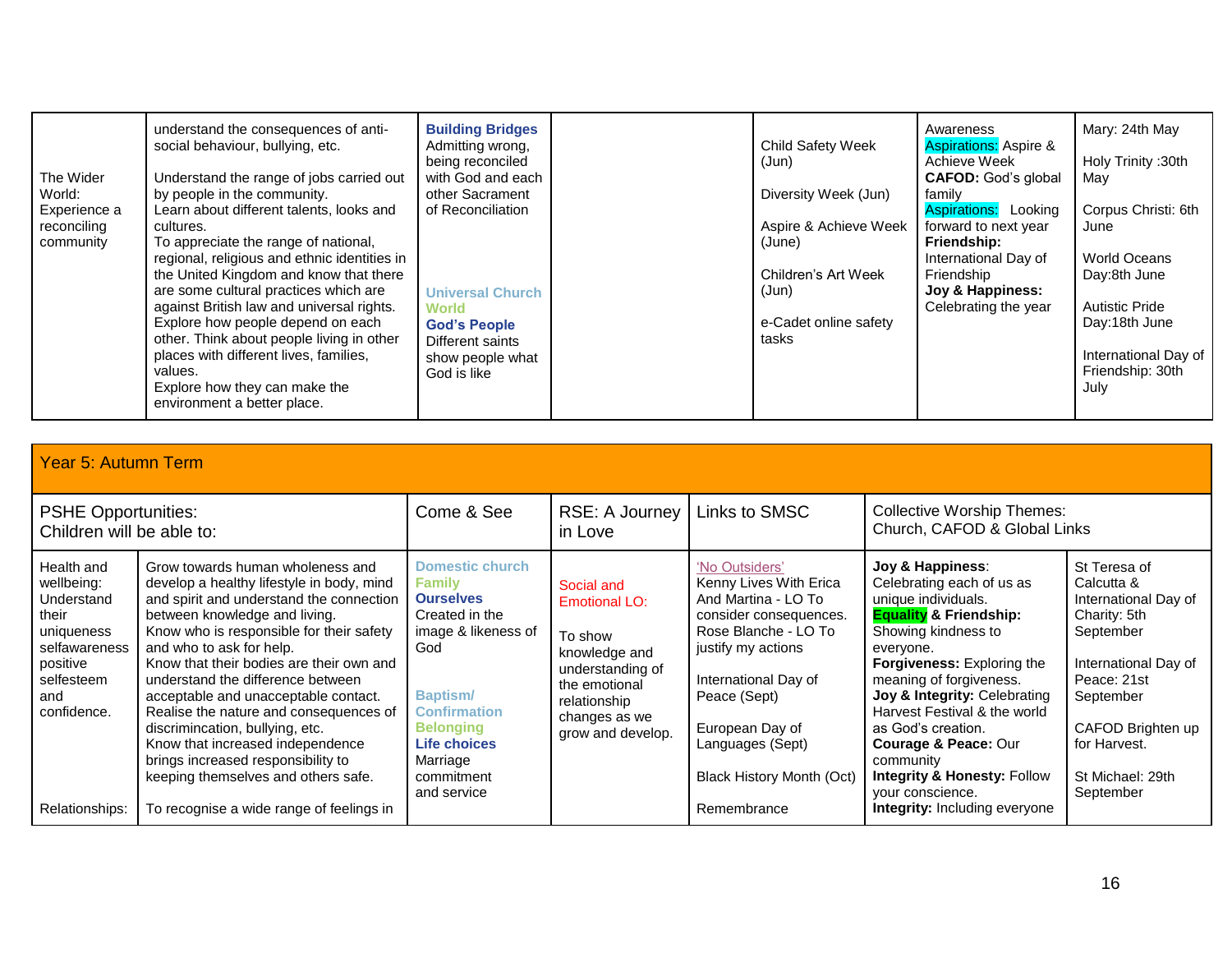| The Wider<br>World:<br>Know and<br>understand<br>social justice | others.<br>Understand that differences in people<br>come from several factors: age, family,<br>culture, ethnicity, race, religion, gender,<br>etc.<br>To be aware of different types of<br>relationships: friends, family, etc.<br>To be aware that marriage is a<br>commitment freely entered into by both<br>people, willingly.<br>Know what being part of a community<br>means.<br>Understand they are made to live in a<br>society and the wider world. Understand<br>rules and laws are to protect.<br>Deepen understanding of risks and how<br>to manage them responsibly. | <b>Other Faith</b><br><b>Hinduism</b><br>Beliefs and<br>Festivals<br><b>Advent/</b><br><b>Christmas</b><br>Loving<br>Hope<br>Advent; waiting in<br>joyful hope for<br>Jesus; the promised<br>one |  | Sunday/Armistice Day<br>(Nov)<br>Enterprise Week (Nov)<br>Children In Need Appeal<br>(Nov)<br>Anti Bullying Week (Nov)<br>Road Safety Week (Nov)<br>St. Andrew's Day (Nov)<br>e-Cadet online safety<br>tasks | & sharing<br><b>Friendship &amp; Nurture: I</b><br>bring value to the people<br>among whom I live<br>Happiness: The Beatitudes<br>Tolerance & Respect: Inter-<br>faith week.<br>Respect: Anti-bullying week.<br>Preparing for Jesus: Hope,<br>Love, Joy & Peace.<br><b>Equality</b><br>Lost & Found Cat' by Amy<br>Shrodes & Doug Kuntz<br>'Lily & the Paper Man' by<br>Rebecca Upjohn | <b>Black History Month:</b><br>October<br>National Smile Day:<br>1st October<br>St Francis of Assisi:<br>4th October<br>UN Day for the<br>Eradication of<br>Poverty: 17th<br>October<br>All Saints/All Souls:<br>1st November<br>Remembrance: 11th<br>November |
|-----------------------------------------------------------------|----------------------------------------------------------------------------------------------------------------------------------------------------------------------------------------------------------------------------------------------------------------------------------------------------------------------------------------------------------------------------------------------------------------------------------------------------------------------------------------------------------------------------------------------------------------------------------|--------------------------------------------------------------------------------------------------------------------------------------------------------------------------------------------------|--|--------------------------------------------------------------------------------------------------------------------------------------------------------------------------------------------------------------|----------------------------------------------------------------------------------------------------------------------------------------------------------------------------------------------------------------------------------------------------------------------------------------------------------------------------------------------------------------------------------------|----------------------------------------------------------------------------------------------------------------------------------------------------------------------------------------------------------------------------------------------------------------|
|-----------------------------------------------------------------|----------------------------------------------------------------------------------------------------------------------------------------------------------------------------------------------------------------------------------------------------------------------------------------------------------------------------------------------------------------------------------------------------------------------------------------------------------------------------------------------------------------------------------------------------------------------------------|--------------------------------------------------------------------------------------------------------------------------------------------------------------------------------------------------|--|--------------------------------------------------------------------------------------------------------------------------------------------------------------------------------------------------------------|----------------------------------------------------------------------------------------------------------------------------------------------------------------------------------------------------------------------------------------------------------------------------------------------------------------------------------------------------------------------------------------|----------------------------------------------------------------------------------------------------------------------------------------------------------------------------------------------------------------------------------------------------------------|

| Year 5: Spring Term                                     |                                                                                                                                                                                                                                                                                                                                                                                                                                                                                                                                                                                               |                                                                                                                                                                                                                                 |                                                                                               |                                                                                                                                                                                                                                                              |                                                                                                                                                                                                                                                                                                             |                                                                                                                                                                                                                 |  |
|---------------------------------------------------------|-----------------------------------------------------------------------------------------------------------------------------------------------------------------------------------------------------------------------------------------------------------------------------------------------------------------------------------------------------------------------------------------------------------------------------------------------------------------------------------------------------------------------------------------------------------------------------------------------|---------------------------------------------------------------------------------------------------------------------------------------------------------------------------------------------------------------------------------|-----------------------------------------------------------------------------------------------|--------------------------------------------------------------------------------------------------------------------------------------------------------------------------------------------------------------------------------------------------------------|-------------------------------------------------------------------------------------------------------------------------------------------------------------------------------------------------------------------------------------------------------------------------------------------------------------|-----------------------------------------------------------------------------------------------------------------------------------------------------------------------------------------------------------------|--|
| <b>PSHE Opportunities:</b><br>Children will be able to: |                                                                                                                                                                                                                                                                                                                                                                                                                                                                                                                                                                                               | Come & See                                                                                                                                                                                                                      | RSE: A Journey in Love                                                                        | Links to SMSC                                                                                                                                                                                                                                                | <b>Collective Worship Themes:</b><br>Church, CAFOD & Global Links                                                                                                                                                                                                                                           |                                                                                                                                                                                                                 |  |
| Health and<br>wellbeing:                                | To recognise when and how to get help with<br>resisting pressure to do something<br>dangerous, unhealthy, uncomfortable or<br>something that makes them anxious.<br>To determine what positively and negatively<br>affects their health, physically and<br>emotionally.<br>Know that limitations are also opportunities<br>for growth and make the most of our abilities<br>Understand transitions - key stages, schools,<br>loss, separation.<br>Investigate harmful substances and be<br>aware of how they affect their bodies and<br>how to protect.<br>Know that there commonly available | <b>Local Church</b><br><b>Community</b><br><b>Mission</b><br>Continuing<br>Jesus' mission<br>in diocese<br>[ecumenism]<br><b>Eucharist</b><br><b>Relating</b><br><b>Memorial</b><br><b>Sacrifice</b><br><b>The</b><br>Eucharist | Physical LO:<br>To show knowledge and<br>understanding of the physical<br>changes in puberty. | 'No Outsiders'<br>Mixed - LO To consider<br>responses to racist<br>behaviour.<br>How To Heal A Broken Wing<br>- LO To recognise when<br>someone needs help.<br>Young Carers Week (Jan)<br>Children's Mental Health<br>Week (Feb)<br>Safer Internet Day (Feb) | Integrity &<br><b>Honesty: New</b><br>beginnings &<br>resolutions.<br><b>Diversity &amp;</b><br><b>Respect:</b><br>Showing respect<br>for other faiths.<br><b>Equality:</b> Martin<br>Luther King.<br><b>Forgiveness &amp;</b><br><b>Respect: Love</b><br>thy neighbour<br>Courage &<br><b>Aspirations:</b> | Epiphany of the<br>Lord: 6th January<br>World Religion<br>Sunday: January<br>MLK Day: January<br>Conversion of St<br>Paul: 25th January<br><b>Holcaust Memorial</b><br>Day: 27th January<br>Presentation of the |  |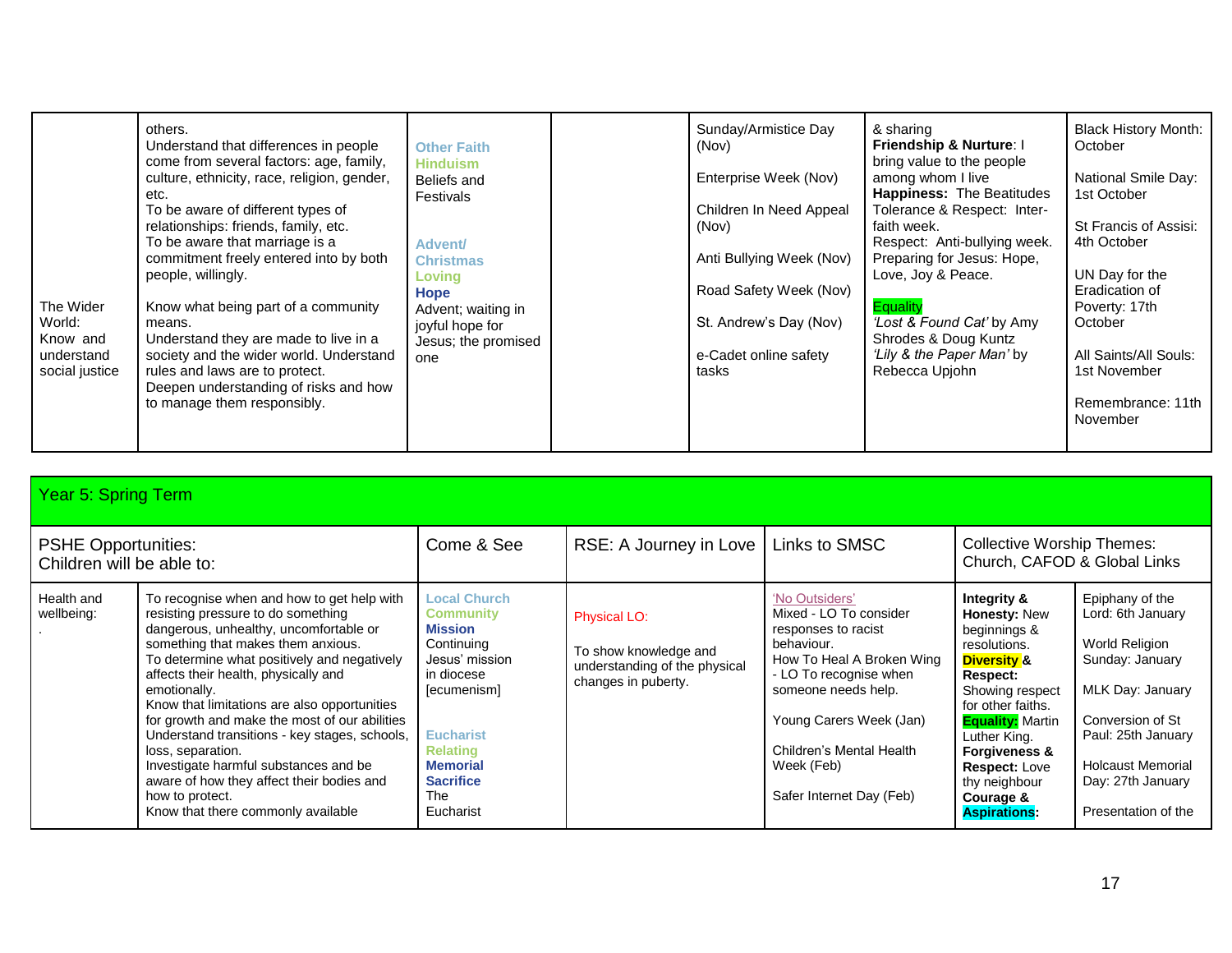| substances that are legal and illegal and<br>the living<br>their risks.<br>memorial of<br>Jesus'<br>Relationships:<br>Know the benefits of a healthy lifestyle and<br>sacrifice<br>choices that impact physical and emotional<br>health.<br>Know how to make informed choices about<br><b>Lent/Easter</b><br><b>Giving</b><br>relationships - positive, negative and neutral.<br>Understand pressures and how to overcome<br><b>Sacrifice</b><br>and react.<br>Lent a time of<br>aligning with the<br>The Wider<br>There are different kinds of responsibilities<br>sacrifice already<br>rights and duties at home, at school and in<br>World:<br>made by Jesus<br>the community and towards the<br>Experience a<br>sense of<br>environments.<br>Be aware of how the media can influence<br>belonging<br>our choices and how to act upon them.<br>within a range<br>of communities | International Mother<br>Language Day (Feb)<br>Chinese New Year (Feb)<br>Random Acts Of Kindness<br>(Feb)<br>St. David's Day (Mar)<br>Fair Trade Fortnight<br>(Feb/Mar)<br>Red Nose Day (March)<br>St. Patrick's Day (Mar)<br>Mother's Day (Mar)<br>e-Cadet online safety tasks | Children's Mental<br>Health Week.<br>Friendship &<br><b>Nurture: Forming</b><br>good friendships.<br><b>Integrity: Doing</b><br>the right thing for<br>others.<br>Courage:<br>Women of the<br><b>Bible</b><br><b>Aspirations:</b><br>Inspirational<br>women.<br>Lent & Easter:<br>Passion of Christ<br>& His<br><b>Resurrection</b> | Lord: 2nd February<br>Our Lady of<br>Lourdes: 11th<br>January<br>Fairtrade Fortnight:<br>22nd February-7th<br>March<br><b>CAFOD Fairtrade</b><br>Assembly<br>Women's History<br>Month & Int.<br>Women's Day:<br>March<br>St Patrick: 17th<br>March |
|------------------------------------------------------------------------------------------------------------------------------------------------------------------------------------------------------------------------------------------------------------------------------------------------------------------------------------------------------------------------------------------------------------------------------------------------------------------------------------------------------------------------------------------------------------------------------------------------------------------------------------------------------------------------------------------------------------------------------------------------------------------------------------------------------------------------------------------------------------------------------------|--------------------------------------------------------------------------------------------------------------------------------------------------------------------------------------------------------------------------------------------------------------------------------|-------------------------------------------------------------------------------------------------------------------------------------------------------------------------------------------------------------------------------------------------------------------------------------------------------------------------------------|----------------------------------------------------------------------------------------------------------------------------------------------------------------------------------------------------------------------------------------------------|
|------------------------------------------------------------------------------------------------------------------------------------------------------------------------------------------------------------------------------------------------------------------------------------------------------------------------------------------------------------------------------------------------------------------------------------------------------------------------------------------------------------------------------------------------------------------------------------------------------------------------------------------------------------------------------------------------------------------------------------------------------------------------------------------------------------------------------------------------------------------------------------|--------------------------------------------------------------------------------------------------------------------------------------------------------------------------------------------------------------------------------------------------------------------------------|-------------------------------------------------------------------------------------------------------------------------------------------------------------------------------------------------------------------------------------------------------------------------------------------------------------------------------------|----------------------------------------------------------------------------------------------------------------------------------------------------------------------------------------------------------------------------------------------------|

| Year 5: Summer Term                                                                                                                                 |                                                                                                                                                                                                                                                                                                                                                                                                                                                                                                                                                  |                                                                                                                                                                                                     |                                                                                       |                                                                                                                                                                                                     |                                                                                                                                                                                                                                                                      |                                                                                                                                                        |
|-----------------------------------------------------------------------------------------------------------------------------------------------------|--------------------------------------------------------------------------------------------------------------------------------------------------------------------------------------------------------------------------------------------------------------------------------------------------------------------------------------------------------------------------------------------------------------------------------------------------------------------------------------------------------------------------------------------------|-----------------------------------------------------------------------------------------------------------------------------------------------------------------------------------------------------|---------------------------------------------------------------------------------------|-----------------------------------------------------------------------------------------------------------------------------------------------------------------------------------------------------|----------------------------------------------------------------------------------------------------------------------------------------------------------------------------------------------------------------------------------------------------------------------|--------------------------------------------------------------------------------------------------------------------------------------------------------|
| <b>PSHE Opportunities:</b><br>Children will be able to:                                                                                             |                                                                                                                                                                                                                                                                                                                                                                                                                                                                                                                                                  | Come & See                                                                                                                                                                                          | RSE: A Journey in Love                                                                | Links to SMSC                                                                                                                                                                                       | <b>Collective Worship Themes:</b><br>Church, CAFOD & Global Links                                                                                                                                                                                                    |                                                                                                                                                        |
| Health and<br>wellbeing:<br>Grow towards<br>human<br>wholeness in<br>body, mind and<br>spirit and learn<br>to keep<br>themselves and<br>others safe | Understand that they should not agree to keep<br>a secret when it is right to break confidence.<br>Deepen understand of feelings to extend<br>vocabulary to explain range and intensity of<br>feelings.<br>Understand feelings can conflict<br>Take care of their body and understand they<br>have the right to protect their bodies from<br>anything unwanted.<br>How their body will and emotions may change<br>as they approach and move through puberty.<br>Understand transition and how things will<br>change going into a new year group. | <b>Pentecost Serving</b><br><b>Transformation</b><br>Celebration of the<br>Spirit's transforming<br>power<br><b>Other Faith</b><br><b>Judaism</b><br>Beliefs and festivals<br><b>Reconciliation</b> | <b>Physical LO:</b><br>To celebrate the joy of growing<br>physically and spiritually. | 'No Outsiders'<br>The Girls - LO To<br>explore friendship.<br>And Tango Makes<br>Three - LO To<br>exchange dialogue<br>and express an<br>opinion.<br>St. George's Day<br>(Apr)<br>Chritian Aid Week | Joy & Happiness:<br>Be Health, Be<br>Happy!<br><b>Creativity: UN</b><br>Creativity &<br>Innovation Day.<br><b>Aspirations: Famous</b><br>Liverpudlians<br>Democracy &<br>Peace.<br><b>Equality</b> Families<br>come in all shapes<br>& sizes<br><b>Our Lady: The</b> | UN Creativity &<br>Innovation Da:<br>21st April<br>St George: 23rd<br>April<br>Ascension: 13th<br>May<br>International<br>Day of Families:<br>15th May |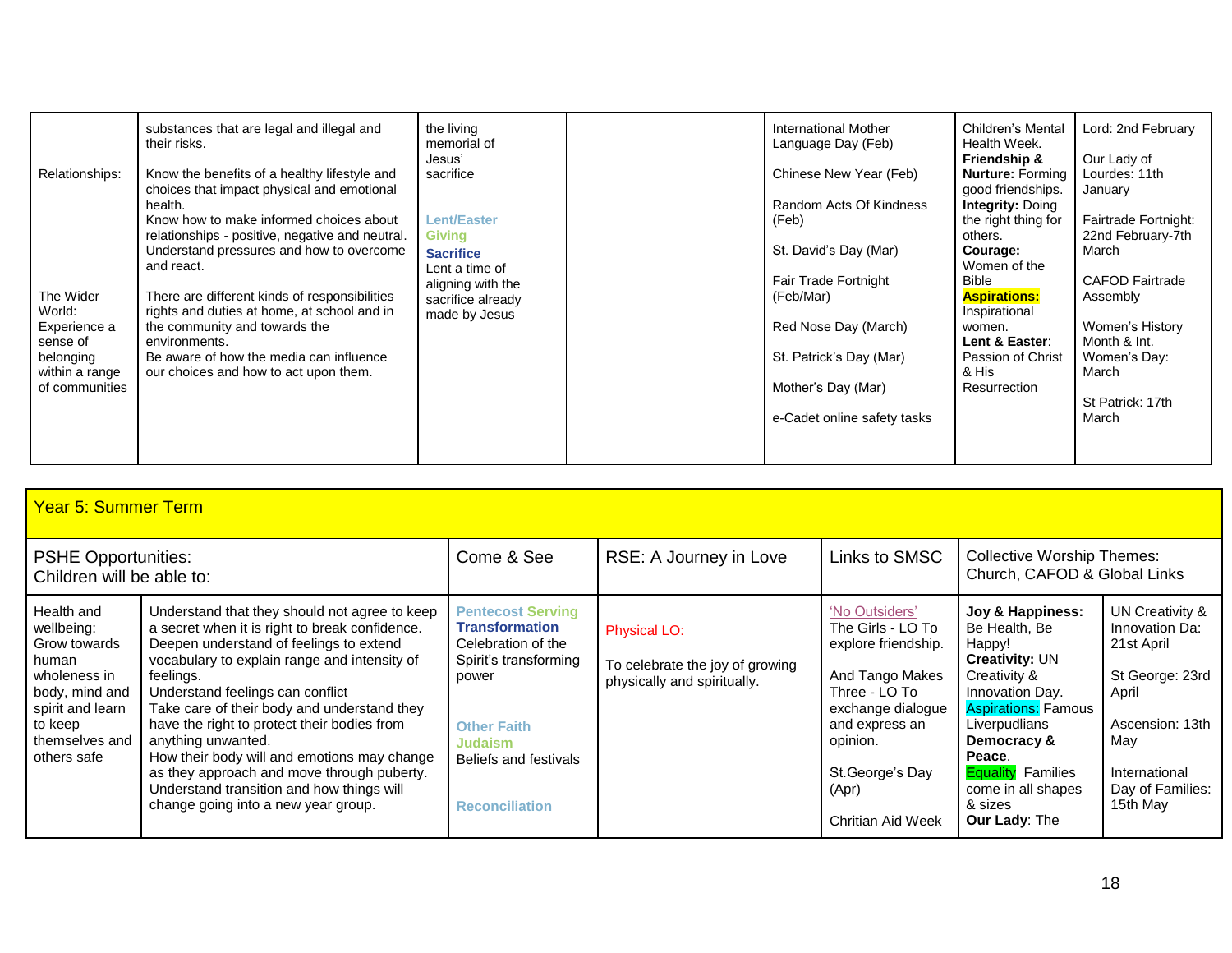| Relationships:<br>The Wider | To know that pressure to behave in an<br>unacceptable or unhealthy way comes from a<br>range of sources; people they know and the<br>media.<br>Understand the range of jobs carried out by<br>people in the community.<br>Learn about different talents, looks and                                                                                                                                                                                                           | Inter-relating<br><b>Freedom &amp;</b><br>responsibility<br>Commandments<br>enable Christians to<br>be free & responsible  | (May)<br>Father's Day (Jun)<br>Refuge Week (Jun)<br>Child Safety Week<br>(Jun)                                                      | Rosary<br><b>Diversity</b><br><b>Respect: Looking</b><br>after our world<br><b>Friendship &amp;</b><br><b>Nurture:</b> Autism<br>Awareness<br><b>Aspirations: Aspire</b>                                          | Pentecost: 23rd<br>May<br><b>Blessed Virgin</b><br>Mary: 24th May<br><b>Holy Trinity</b><br>:30th May                                                               |
|-----------------------------|------------------------------------------------------------------------------------------------------------------------------------------------------------------------------------------------------------------------------------------------------------------------------------------------------------------------------------------------------------------------------------------------------------------------------------------------------------------------------|----------------------------------------------------------------------------------------------------------------------------|-------------------------------------------------------------------------------------------------------------------------------------|-------------------------------------------------------------------------------------------------------------------------------------------------------------------------------------------------------------------|---------------------------------------------------------------------------------------------------------------------------------------------------------------------|
| World:                      | cultures.<br>To appreciate the range of national, regional,<br>religious and ethnic identities in the United<br>Kingdom and know that there are some<br>cultural practices which are against British law<br>and universal rights.<br>Explore how people depend on each other.<br>Explore the concept that resources can be<br>allocated in different ways and that these<br>economic choices affect individuals,<br>communities and the sustainability of the<br>environment | <b>Universal Church</b><br><b>World</b><br><b>Stewardship</b><br>The Church is called<br>to the stewardship of<br>Creation | Aspire & Achieve<br>Week (June)<br>Children's Art<br>Week (Jun)<br><b>Diversity Week</b><br>(Jun)<br>e-Cadet online<br>safety tasks | & Achieve Week<br><b>CAFOD: God's</b><br>global family<br><b>Aspirations:</b><br>Looking forward to<br>next year<br>Friendship:<br>International Day of<br>Friendship<br>Joy & Happiness:<br>Celebrating the year | Corpus Christi:<br>6th June<br><b>World Oceans</b><br>Day:8th June<br><b>Autistic Pride</b><br>Day:18th June<br>International<br>Day of<br>Friendship: 30th<br>July |

| Year 6: Autumn Term |  |
|---------------------|--|

| <b>PSHE Opportunities:</b><br>Children will be able to:                                                                                                          |                                                                                                                                                                                                                                                                                                                                                                                                                                                                    | Come & See                                                                                               | RSE: A Journey in<br>Love                                                                                                                                               | Links to SMSC                                                                                                                                                                                              | <b>Collective Worship Themes:</b><br>Church, CAFOD & Global Links                                                                                                                                                                                                                                   |                                                                                                                                                              |
|------------------------------------------------------------------------------------------------------------------------------------------------------------------|--------------------------------------------------------------------------------------------------------------------------------------------------------------------------------------------------------------------------------------------------------------------------------------------------------------------------------------------------------------------------------------------------------------------------------------------------------------------|----------------------------------------------------------------------------------------------------------|-------------------------------------------------------------------------------------------------------------------------------------------------------------------------|------------------------------------------------------------------------------------------------------------------------------------------------------------------------------------------------------------|-----------------------------------------------------------------------------------------------------------------------------------------------------------------------------------------------------------------------------------------------------------------------------------------------------|--------------------------------------------------------------------------------------------------------------------------------------------------------------|
| Health and<br>wellbeing:<br>Understand<br>their<br>uniqueness as<br>made in the<br>image of God<br>and develop<br>self awareness.<br>positive self<br>esteem and | Grow towards human wholeness and<br>develop a healthy lifestyle in body, mind and<br>spirit and understand the connection between<br>knowledge and living.<br>Deepen understanding of risk by recognising,<br>predicting and assessing risks in different<br>situations and making an informed decision.<br>Understand who is responsible for keeping<br>them healthy and safe.<br>Know what kind of physical contact is<br>acceptable and unacceptable and how to | <b>Domestic church</b><br><b>Family</b><br>Lovina<br>God who<br>never stops<br>loving<br><b>Baptism/</b> | Social and Emotional<br>LO:<br>To develop a secure<br>understanding that<br>stable and caring<br>relationships, which<br>may be of different<br>types, are at the heart | 'No Outsiders'<br>King Of The Sky - LO To<br>consider responses to<br>immigration<br>The Only Way Is Badger -<br>LO To consider language<br>and freedom of speech.<br>International Day of<br>Peace (Sept) | Joy & Happiness:<br>Celebrating each of us as<br>unique individuals.<br><b>Equality &amp; Friendship:</b><br>Showing kindness to<br>everyone.<br><b>Forgiveness:</b> Exploring the<br>meaning of forgiveness.<br>Joy & Integrity: Celebrating<br>Harvest Festival & the world<br>as God's creation. | St Teresa of<br>Calcutta &<br>International Day of<br>Charity: 5th<br>September<br>International Day of<br>Peace: 21st<br>September<br><b>CAFOD Brighten</b> |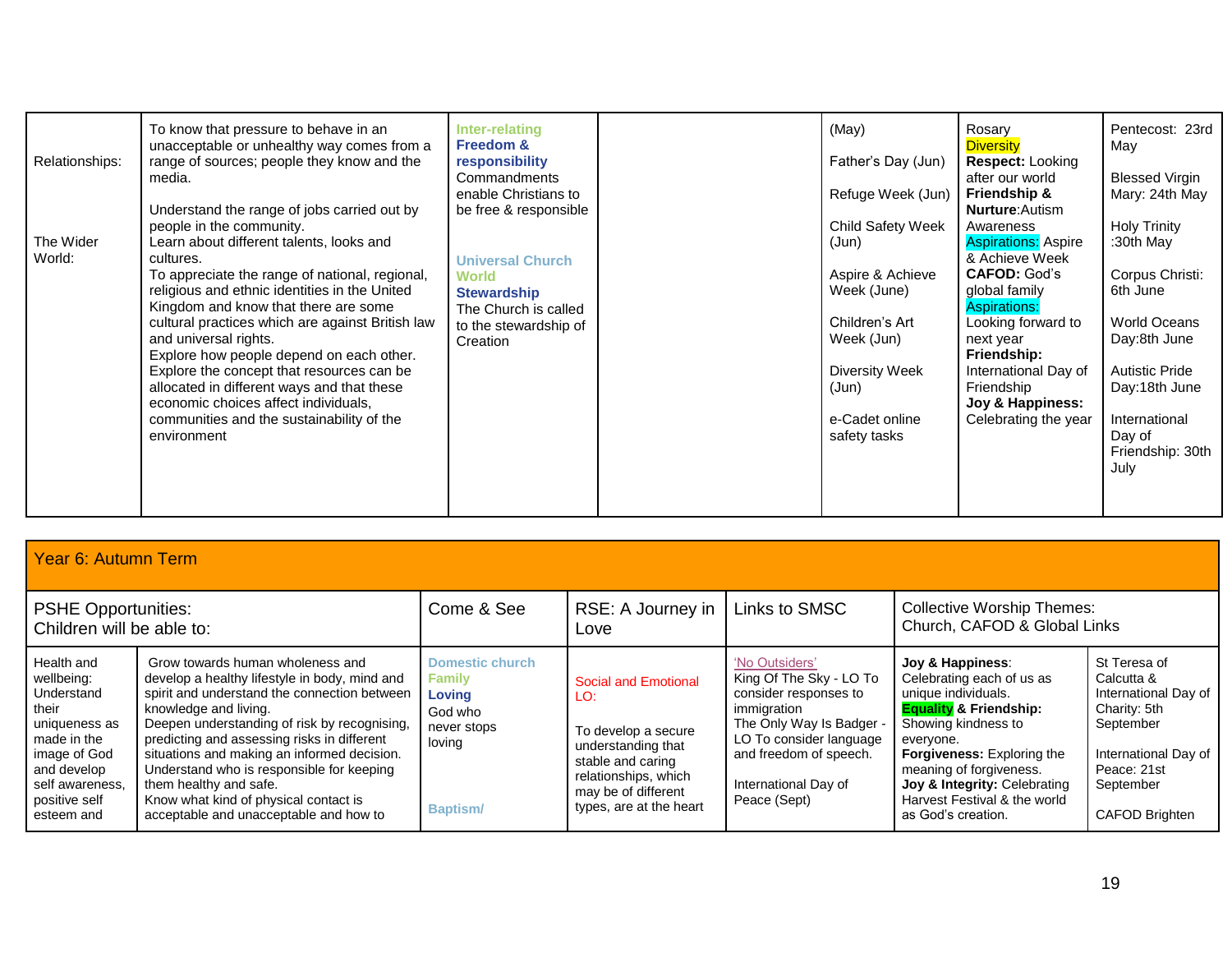| confidence.<br>Relationships:<br>The Wider<br>World:<br>develop<br>independence<br>interdependenc<br>e and<br>responsibility. | respond.<br>Realise the nature and consequences of<br>discrimination, teasing bullying etc.<br>Recognise the emotions of others and<br>respond appropriately.<br>Understand that differences in people come<br>from several factors: age, family, culture,<br>ethnicity, race, religion, gender, etc.<br>To be aware of different types of<br>relationships: friends, family, etc.<br>To be aware that marriage is a commitment<br>freely entered into by both people, willingly.<br>To recognise ways in which relationships can<br>be unhealthy and who to talk to if they need<br>support<br>Understand what being part of a community<br>means. Know they are made to live in a<br>society and the wider world.<br>Undertstand that rules and laws are to protect<br>and be enforced and that there are different<br>rules in different situations. | <b>Confirmation</b><br><b>Belonging</b><br><b>Vocation &amp;</b><br>commitment<br>The vocation of<br>priesthood and<br>religious life<br><b>Other Faith</b><br><b>Islam</b><br>Belonging<br>and Values<br>Advent/<br><b>Christmas</b><br>Loving<br><b>Expectations</b><br>Jesus born to show<br>God to the world | of happy families. | European Day of<br>Languages (Sept)<br>Black History Month (Oct)<br>Remembrance<br>Sunday/Armistice Day<br>(Nov)<br>Children In Need Appeal<br>(Nov)<br>Anti Bullying Week (Nov)<br>Enterprise Week (Nov)<br>Road Safety Week (Nov)<br>St. Andrew's Day (Nov)<br>e-Cadet online safety<br>tasks | <b>Courage &amp; Peace: Our</b><br>community<br><b>Integrity &amp; Honesty: Follow</b><br>your conscience.<br><b>Integrity:</b> Including everyone<br>& sharing<br>Friendship & Nurture: I bring<br>value to the people among<br>whom I live<br><b>Happiness: The Beatitudes</b><br>Tolerance & Respect: Inter-<br>faith week.<br>Respect: Anti-bullying week.<br>Preparing for Jesus: Hope,<br>Love, Joy & Peace.<br><b>Equality</b><br>'Lost & Found Cat' by Amy<br>Shrodes & Doug Kuntz<br>'Lily & the Paper Man' by<br>Rebecca Upjohn | up for Harvest.<br>St Michael: 29th<br>September<br><b>Black History</b><br>Month: October<br><b>National Smile</b><br>Day: 1st October<br>St Francis of<br>Assisi: 4th October<br>UN Day for the<br>Eradication of<br>Poverty: 17th<br>October<br>All Saints/All Souls:<br>1st November<br>Remembrance:<br>11th November |
|-------------------------------------------------------------------------------------------------------------------------------|---------------------------------------------------------------------------------------------------------------------------------------------------------------------------------------------------------------------------------------------------------------------------------------------------------------------------------------------------------------------------------------------------------------------------------------------------------------------------------------------------------------------------------------------------------------------------------------------------------------------------------------------------------------------------------------------------------------------------------------------------------------------------------------------------------------------------------------------------------|------------------------------------------------------------------------------------------------------------------------------------------------------------------------------------------------------------------------------------------------------------------------------------------------------------------|--------------------|-------------------------------------------------------------------------------------------------------------------------------------------------------------------------------------------------------------------------------------------------------------------------------------------------|-------------------------------------------------------------------------------------------------------------------------------------------------------------------------------------------------------------------------------------------------------------------------------------------------------------------------------------------------------------------------------------------------------------------------------------------------------------------------------------------------------------------------------------------|---------------------------------------------------------------------------------------------------------------------------------------------------------------------------------------------------------------------------------------------------------------------------------------------------------------------------|
|-------------------------------------------------------------------------------------------------------------------------------|---------------------------------------------------------------------------------------------------------------------------------------------------------------------------------------------------------------------------------------------------------------------------------------------------------------------------------------------------------------------------------------------------------------------------------------------------------------------------------------------------------------------------------------------------------------------------------------------------------------------------------------------------------------------------------------------------------------------------------------------------------------------------------------------------------------------------------------------------------|------------------------------------------------------------------------------------------------------------------------------------------------------------------------------------------------------------------------------------------------------------------------------------------------------------------|--------------------|-------------------------------------------------------------------------------------------------------------------------------------------------------------------------------------------------------------------------------------------------------------------------------------------------|-------------------------------------------------------------------------------------------------------------------------------------------------------------------------------------------------------------------------------------------------------------------------------------------------------------------------------------------------------------------------------------------------------------------------------------------------------------------------------------------------------------------------------------------|---------------------------------------------------------------------------------------------------------------------------------------------------------------------------------------------------------------------------------------------------------------------------------------------------------------------------|

| Year 6: Spring Term |  |  |  |
|---------------------|--|--|--|
|---------------------|--|--|--|

| <b>PSHE Opportunities:</b><br>Children will be able to:                                                                                  |                                                                                                                                                                                                                                                                                                                                                                            | Come & See                                                                                                                                        | RSE: A Journey in<br>Love                                         | Links to SMSC                                                                                                                                                               | <b>Collective Worship Themes:</b><br>Church, CAFOD & Global Links                                                                                                                                                                                 |                                                                                                                                         |
|------------------------------------------------------------------------------------------------------------------------------------------|----------------------------------------------------------------------------------------------------------------------------------------------------------------------------------------------------------------------------------------------------------------------------------------------------------------------------------------------------------------------------|---------------------------------------------------------------------------------------------------------------------------------------------------|-------------------------------------------------------------------|-----------------------------------------------------------------------------------------------------------------------------------------------------------------------------|---------------------------------------------------------------------------------------------------------------------------------------------------------------------------------------------------------------------------------------------------|-----------------------------------------------------------------------------------------------------------------------------------------|
| Health and<br>Wellbeing:<br>Know that<br>limitations are<br>also<br>opportunities for<br>growth and<br>make the most<br>of our abilities | To recognise when and how to ask for<br>help and use basic techniques for<br>resisting pressure to do something<br>dangerous, unhealthy that makes them<br>uncomfortable, anxious or that they<br>believe to be wrong.<br>To differentiate between the terms risk.<br>danger and hazard.<br>What positively and negatively affects<br>their physical, mental and emotional | <b>Local Church</b><br><b>Community</b><br><b>Sources</b><br>The Bible, the special<br>book for the Church<br><b>Eucharist</b><br><b>Relating</b> | <b>Physical LO:</b><br>To explain how human<br>life is conceived. | 'No Outsiders'<br>Leaf - LO To overcome<br>fears about difference<br>The Island - To consider<br>causes of racism<br>Young Carers Week<br>(Jan)<br>Children's Mental Health | <b>Integrity &amp; Honesty:</b><br>New beginnings &<br>resolutions.<br><b>Diversity &amp; Respect:</b><br>Showing respect for<br>other faiths.<br><b>Equality:</b> Martin<br>Luther King.<br><b>Forgiveness &amp;</b><br><b>Respect:</b> Love thy | Epiphany of the Lord: 6th<br>January<br>World Religion Sunday:<br>January<br>MLK Day: January<br>Conversion of St Paul: 25th<br>January |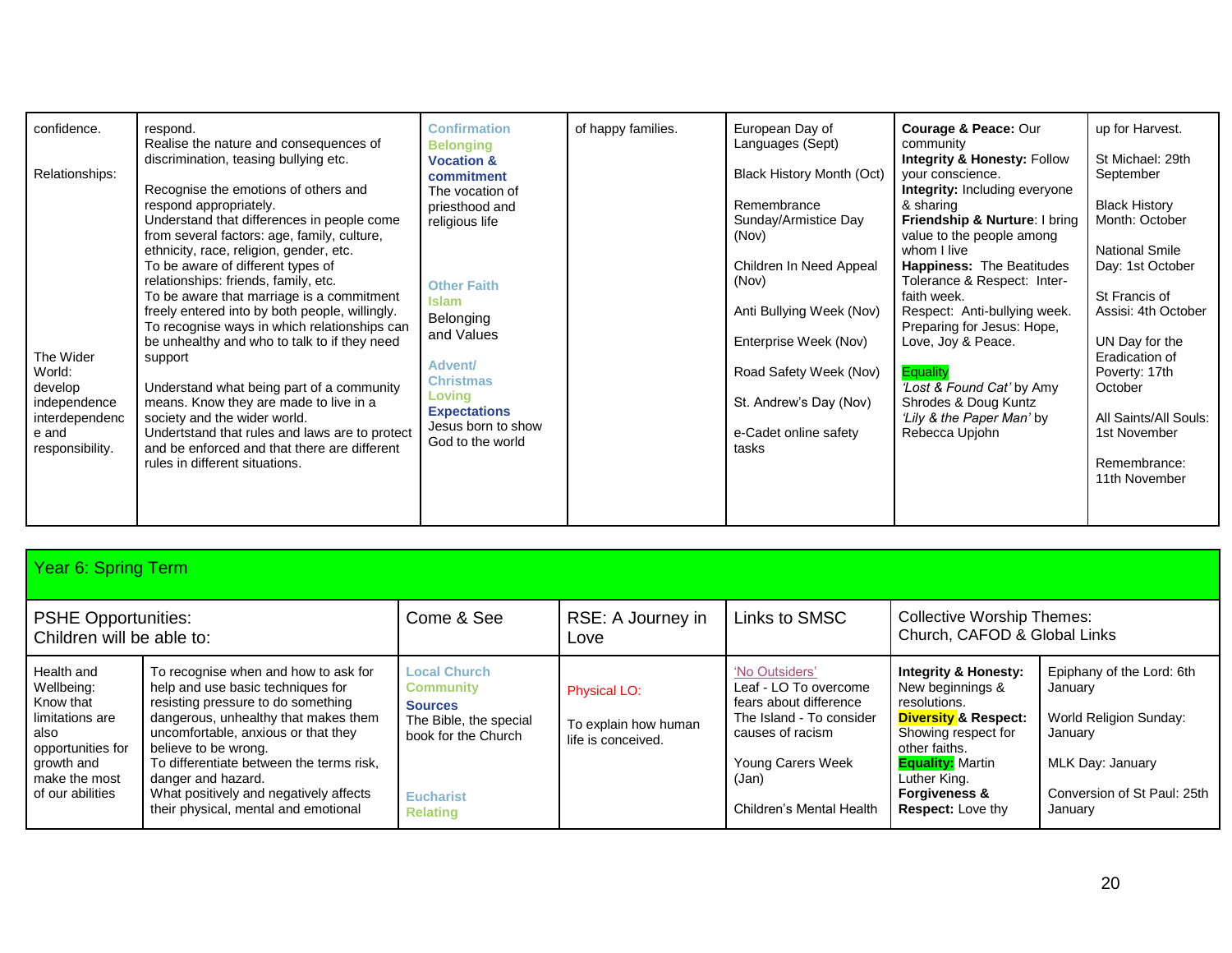| Relationships:<br>Wider World:<br>Experience a<br>sense of<br>belonging within<br>a range of<br>communities | health.<br>About change including transitions<br>(between key stages and schools) loss,<br>separation, divorce and bereavement.<br>Develop appropriate techniques to resist<br>pressure from friends and others with<br>regard to tobacco, alcohol and drugs<br>Learn which commonly available<br>substances and drugs are legal and<br>illegal, their effects and risks Investigate<br>ways to achieve a healthy body through<br>diet, exercise, hygiene and rest<br>How to make informed choices in<br>relationships (including recognising that<br>choices can have positive, neutral and<br>negative consequences)<br>There are different kinds of<br>responsibilities rights and duties at<br>home, at school and in the community<br>and towards the environment | <b>Unity</b><br>Eucharist<br>enables<br>people to live<br>in communion<br><b>Lent/Easter</b><br><b>Giving</b><br>Death & new life<br>Celebrating Jesus'<br>death & resurrection |  | Week (Feb)<br>Safer Internet Day (Feb)<br>International Mother<br>Language Day (Feb)<br>Red Nose Day (Mar)<br>Chinese New Year (Feb)<br>Random Acts Of<br>Kindness (Feb)<br>St. David's Day (Mar)<br>Fair Trade Fortnight<br>(Feb/Mar)<br>St. Patrick's Day (Mar)<br>Mother's Day (Mar)<br>Crucial Crew Health &<br><b>Safety Transition</b><br>Initiative (April)<br>e-Cadet online safety<br>tasks | neighbour<br>Courage &<br><b>Aspirations:</b><br>Children's Mental<br>Health Week.<br>Friendship &<br><b>Nurture: Forming</b><br>good friendships.<br>Integrity: Doing the<br>right thing for others.<br>Courage: Women of<br>the Bible<br><b>Aspirations:</b><br>Inspirational women.<br>Lent & Easter:<br>Passion of Christ &<br><b>His Resurrection</b> | <b>Holcaust Memorial Day:</b><br>27th January<br>Presentation of the Lord:<br>2nd February<br>Our Lady of Lourdes: 11th<br>January<br>Fairtrade Fortnight: 22nd<br>February-7th March<br><b>CAFOD Fairtrade Assembly</b><br>Women's History Month &<br>Int. Women's Day: March<br>St Patrick: 17th March |
|-------------------------------------------------------------------------------------------------------------|------------------------------------------------------------------------------------------------------------------------------------------------------------------------------------------------------------------------------------------------------------------------------------------------------------------------------------------------------------------------------------------------------------------------------------------------------------------------------------------------------------------------------------------------------------------------------------------------------------------------------------------------------------------------------------------------------------------------------------------------------------------------|---------------------------------------------------------------------------------------------------------------------------------------------------------------------------------|--|------------------------------------------------------------------------------------------------------------------------------------------------------------------------------------------------------------------------------------------------------------------------------------------------------------------------------------------------------------------------------------------------------|------------------------------------------------------------------------------------------------------------------------------------------------------------------------------------------------------------------------------------------------------------------------------------------------------------------------------------------------------------|----------------------------------------------------------------------------------------------------------------------------------------------------------------------------------------------------------------------------------------------------------------------------------------------------------|
|-------------------------------------------------------------------------------------------------------------|------------------------------------------------------------------------------------------------------------------------------------------------------------------------------------------------------------------------------------------------------------------------------------------------------------------------------------------------------------------------------------------------------------------------------------------------------------------------------------------------------------------------------------------------------------------------------------------------------------------------------------------------------------------------------------------------------------------------------------------------------------------------|---------------------------------------------------------------------------------------------------------------------------------------------------------------------------------|--|------------------------------------------------------------------------------------------------------------------------------------------------------------------------------------------------------------------------------------------------------------------------------------------------------------------------------------------------------------------------------------------------------|------------------------------------------------------------------------------------------------------------------------------------------------------------------------------------------------------------------------------------------------------------------------------------------------------------------------------------------------------------|----------------------------------------------------------------------------------------------------------------------------------------------------------------------------------------------------------------------------------------------------------------------------------------------------------|

| <b>Year 6: Summer Term</b>                              |                                                                                                                                                                                                                                                                                          |                                                                                                                            |                                                                                                                                                 |                                                                                                                                |                                                                                                                                       |                                                                             |  |
|---------------------------------------------------------|------------------------------------------------------------------------------------------------------------------------------------------------------------------------------------------------------------------------------------------------------------------------------------------|----------------------------------------------------------------------------------------------------------------------------|-------------------------------------------------------------------------------------------------------------------------------------------------|--------------------------------------------------------------------------------------------------------------------------------|---------------------------------------------------------------------------------------------------------------------------------------|-----------------------------------------------------------------------------|--|
| <b>PSHE Opportunities:</b><br>Children will be able to: |                                                                                                                                                                                                                                                                                          | Come & See<br>Links to SMSC<br>RSE: A Journey in Love<br><b>Collective Worship Themes:</b><br>Church, CAFOD & Global Links |                                                                                                                                                 |                                                                                                                                |                                                                                                                                       |                                                                             |  |
| Health and<br>wellbeing:                                | Grow towards human wholeness in body, mind<br>and spirit and learn to keep themselves and<br>others safe.<br>Know when it is right to keep a secret and when<br>we should not agree to this and when it is right<br>to break confidence.<br>Deepen understanding of good and not so good | <b>Pentecost</b><br><b>Serving</b><br><b>Witnesses</b><br>The Holy Spirit<br>enables people to<br>become<br>witnesses      | <b>Spiritual LO:</b><br>To show an understanding of<br>how being made in the image<br>and likeness of God informs<br>decisions and actions when | 'No Outsiders'<br>Introducing Teddy -<br>LO To show<br>acceptance.<br>A Day In The Life Of<br>Marlon Bundo - LO<br>To consider | Joy & Happiness:<br>Be Health, Be<br>Happy!<br><b>Creativity: UN</b><br>Creativity &<br>Innovation Day.<br><b>Aspirations: Famous</b> | UN Creativity &<br>Innovation Da:<br>21st April<br>St George: 23rd<br>April |  |